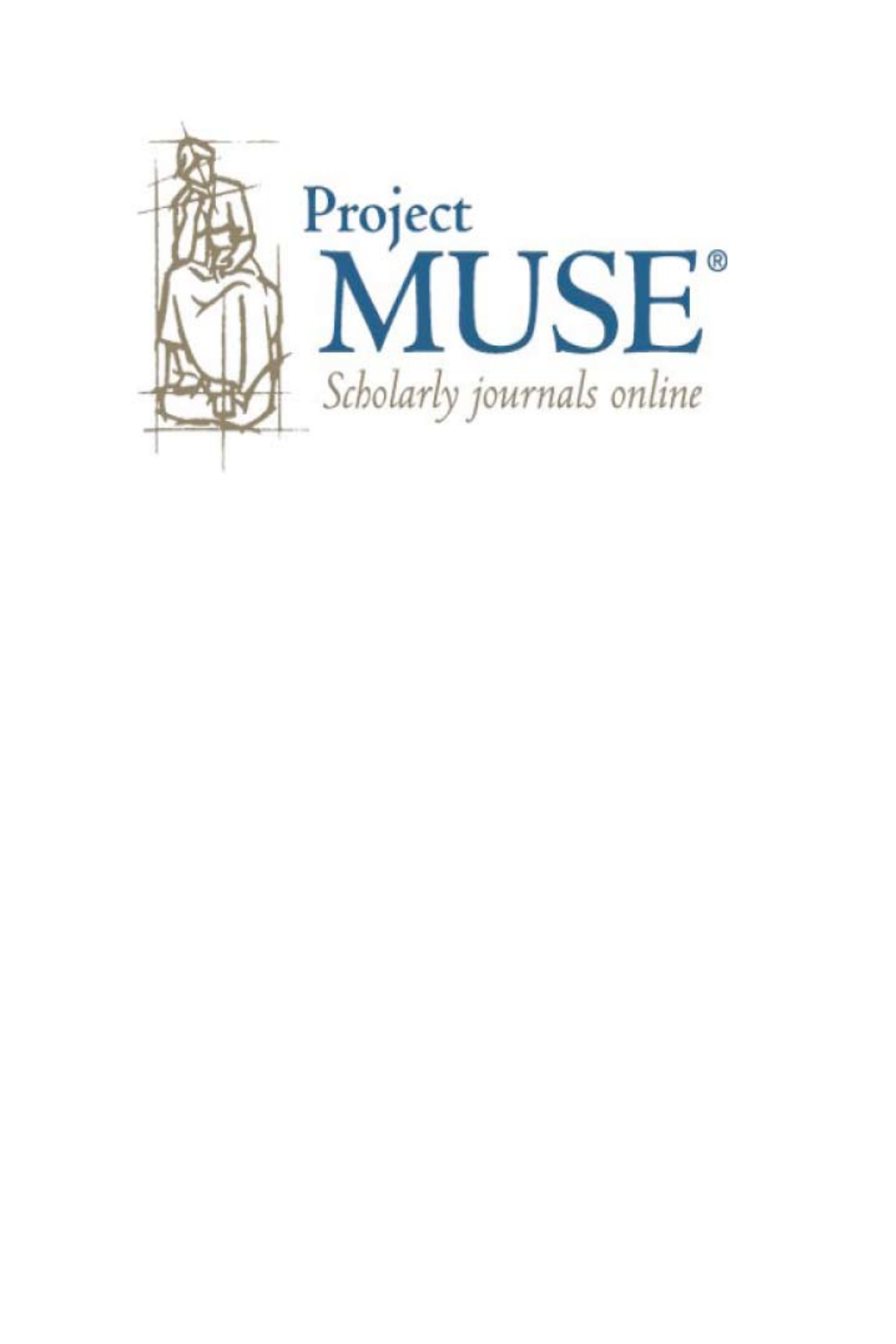# Monthly Changes in the Composition of Friendship Networks in Early Adolescence

Alessandra Chan and François Poulin *Université du Québec à Montréal*

Short-term stability in adolescents' self-reported friendship networks was examined as a function of (1) participants' gender, (2) friendship status (best vs. secondary), (3) friendship gender composition (same sex vs. opposite sex), and (4) friendship contexts (school only vs. nonschool only vs. multiple). Adolescents (N = 102) took part in five monthly telephone interviews in which they nominated their friends and provided specific information for each of them. Results indicated that on average, one-third of participants' nominated friendships in their network were unstable over five months, with girls' perceived networks being more unstable than boys. Best friendship choices were more stable than secondary ones. Girls' reports of their opposite-sex friendships were more unstable than boys', and multicontext friendships (school and nonschool) were more stable than single-context friendships (school only or nonschool only). Results are discussed by highlighting the contribution of short-term assessments in understanding how adolescent networks change over time.

Most researchers recognize that friendships provide a unique socialization context for the acquisition of essential skills and promote personal adjustment (Hartup, 1996; Sullivan, 1953; Youniss, 1980). So far, different features of friendship relations have captured researchers' attention. Indeed, the presence or absence of friendship (Bagwell, Newcomb, & Bukowski, 1998), the

Alessandra Chan and François Poulin, Department of Psychology, Université du Québec à Montréal, Montreal, Quebec, Canada.

This study is based on a doctoral dissertation completed by Alessandra Chan in partial fulfillment of the requirements for the doctoral degree in psychology at Université du Québec à Montréal. This study was supported by research grants to the second author from the Fonds pour la Recherche en Santé du Québec. The authors wish to thank the children who participated in this study.

Correspondence concerning this article should be addressed to François Poulin, Département de psychologie, Université du Québec à Montréal, C.P. 8888, succursale Centre-Ville, Montreal (Quebec), H3C 3P8, Canada. E-mail: poulin.francois@uqam.ca.

*Merrill-Palmer Quarterly*, October 2007, Vol. 53, No. 4, pp. 578–602. Copyright © 2007 by Wayne State University Press, Detroit, MI 48201.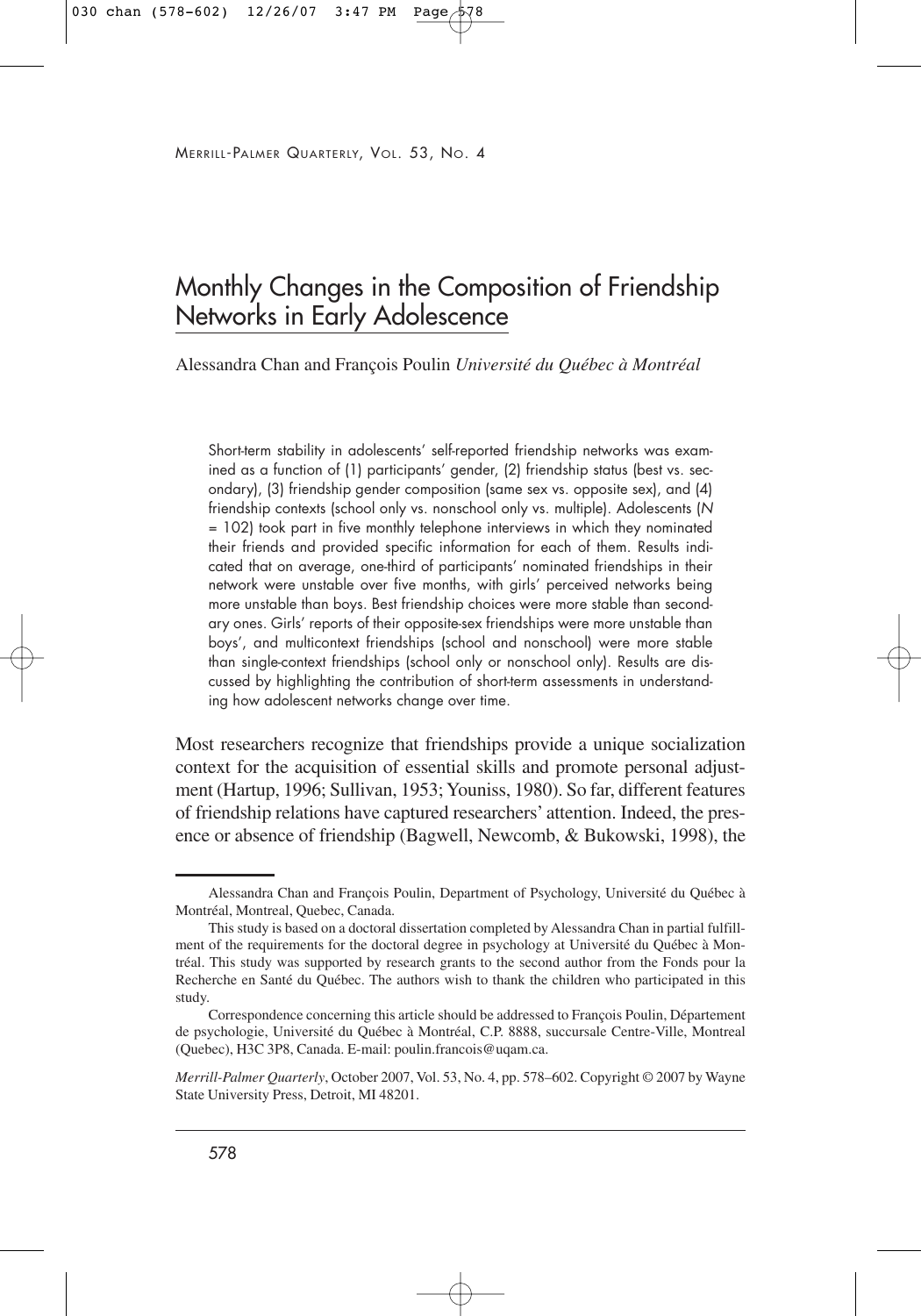quality of friendship (Ladd, Kochenderfer, & Coleman, 1996; Parker & Asher, 1993), and the characteristics of friends (Dishion, Andrews, & Crosby, 1995; Rubin, Wojslawowicz, Rose-Krasnor, Booth-Laforce, & Burgess, 2006) were all found to contribute significantly and independently to the child's development. The present study proposed to focus on a neglected aspect of friendship relations: their level of temporal stability.

The notion of stability refers to the maintenance of a relationship over time, whereas "instability," "fluidity," and "change" are terms used to define modifications observed in friendship bonds. More specifically, these modifications correspond to the termination of existing friendships or the formation of new ones (Hardy, Bukowski, & Sippola, 2002). Hence, when we examine children's friendship networks with a temporal perspective, we discover that their network is composed of a number of stable friends, a number of old friends leaving the network (temporarily or permanently), and a number of new friends joining in. The dynamic aspect of friendship relations, especially over short temporal intervals, has rarely been studied, and an empirical examination of this dimension may enhance considerably our understanding of the processes by which friendship networks affect children's development.

Studies describing the stability and change in youths' friendship networks are very scarce in the literature. Taken together, research has reported that children (ages 6 to 10) maintain more than 50% (sometimes even up to 75%) of their friends over a school year and tend to form more new friends than they lose old ones (Berndt & Hoyle, 1985). In contrast, adolescents (ages 11 to 15) appear to preserve less than 65% of their friendships over a school year and tend to lose more friends than they form new ones (Berndt, Hawkins, & Hoyle, 1986; Berndt & Hoyle, 1985; Degirmencioglu, Urberg, Tolson, & Richard, 1998). In sum, youths' social universe represents a system that is constantly in motion in which friendship relations are formed, sustained, or split up on a regular basis. Moreover, these fluctuations may be more pronounced in early adolescence (i.e., between 11 and 13 years) because this period coincides with the transition to high school, along with numerous developmental changes at the cognitive, social, and biological levels (Berndt, 1982; Eccles, Lord, & Buchanan, 1996). In addition, friendship relations bear the most importance in adolescence compared to other periods of the life span. Indeed, during that period, friendship bonds are the most influential (Berndt, 1979), and friendship networks are the largest in size (Claes, 2003). Thus, temporal stability is an aspect of friendship networks that may be especially important to study during early adolescence.

The rationale for examining friendship stability over short temporal intervals is provided by the social learning-interaction theory, which argues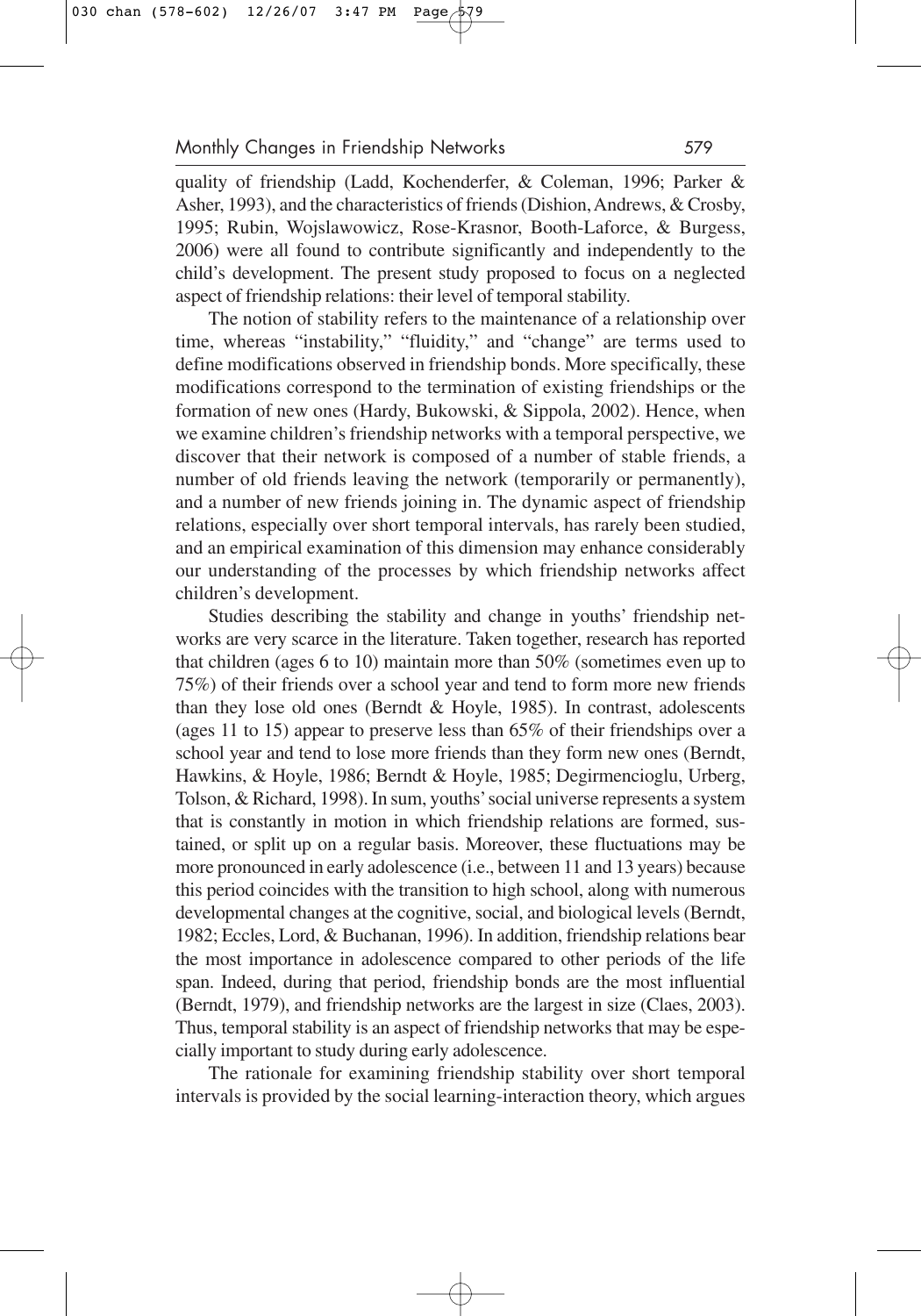that two key short-term processes are involved in social interactions (Cairns, Leung, & Cairns, 1995). First, interacting individuals influence each other as their behaviors and attitudes become increasingly synchronized over time (interactional synchrony). Second, relationships are more likely to be established when interactions are recurrent in place and time (physical propinquity). Consequently, such short-term mechanisms emphasize the important value of providing explicit descriptions of change in order to understand how relationships develop over time (Cairns, Leung, & Cairns, 1995).

The very few studies conducted on the degree of friendship stability have often employed measurements taken twice within a six-month interval (typically in the fall and spring over the course of a school year) (Berndt & Hoyle, 1985; Bowker, 2004; Degirmencioglu et al., 1998, Woj slawowicz, Rubin, Burgess, Booth-Laforce, & Rose-Krasnor, 2006). Yet studies have recognized that the structure of social relations changes in adolescence whether it is over a short three-week period (Cairns, Leung, Buchanan, & Cairns, 1995) or over a long-term period of one year (Degirmencioglu et al., 1998). Therefore, youths' friendship networks are likely to change within intervals shorter than six months, and thus yearly longitudinal assessments might not be able to track fluctuations in adolescent friendships (Dishion & Medici Skaggs, 2000). For these reasons, it may be more adequate to assess temporal variations by requiring more than two waves of measurement and by using shorter time frames. Short-interval measurements (such as monthly assessments) have not been explored in past research, probably due to methodological limitations. It is certainly intrusive to the schools and time-consuming to administer each month inclass sociometric questionnaires or observe peer interactions. In the present investigation, a new approach was developed in order to deal with these constraints. The new procedure involved the use of brief telephone interviews that were completed on a monthly basis. Telephone surveys have the advantages of being easier to schedule at home (with participants showing greater flexibility in their time) and of being administered rapidly, which will in turn help sustain youths' participation over the time frame covered by the study.

An important issue having considerable bearing on the study of friendship stability involves the definition of friendship. Some experts claim that reciprocity is an inherent condition in defining a friendship (Rubin, Bukowski, & Parker, 1998). Indeed, reciprocity suggests that the friendship is genuine since its existence is acknowledged by two sides: the child and the friend. Nonetheless, the present investigation treated subjective or selfreported friendships (i.e., acknowledged by the child but not necessarily by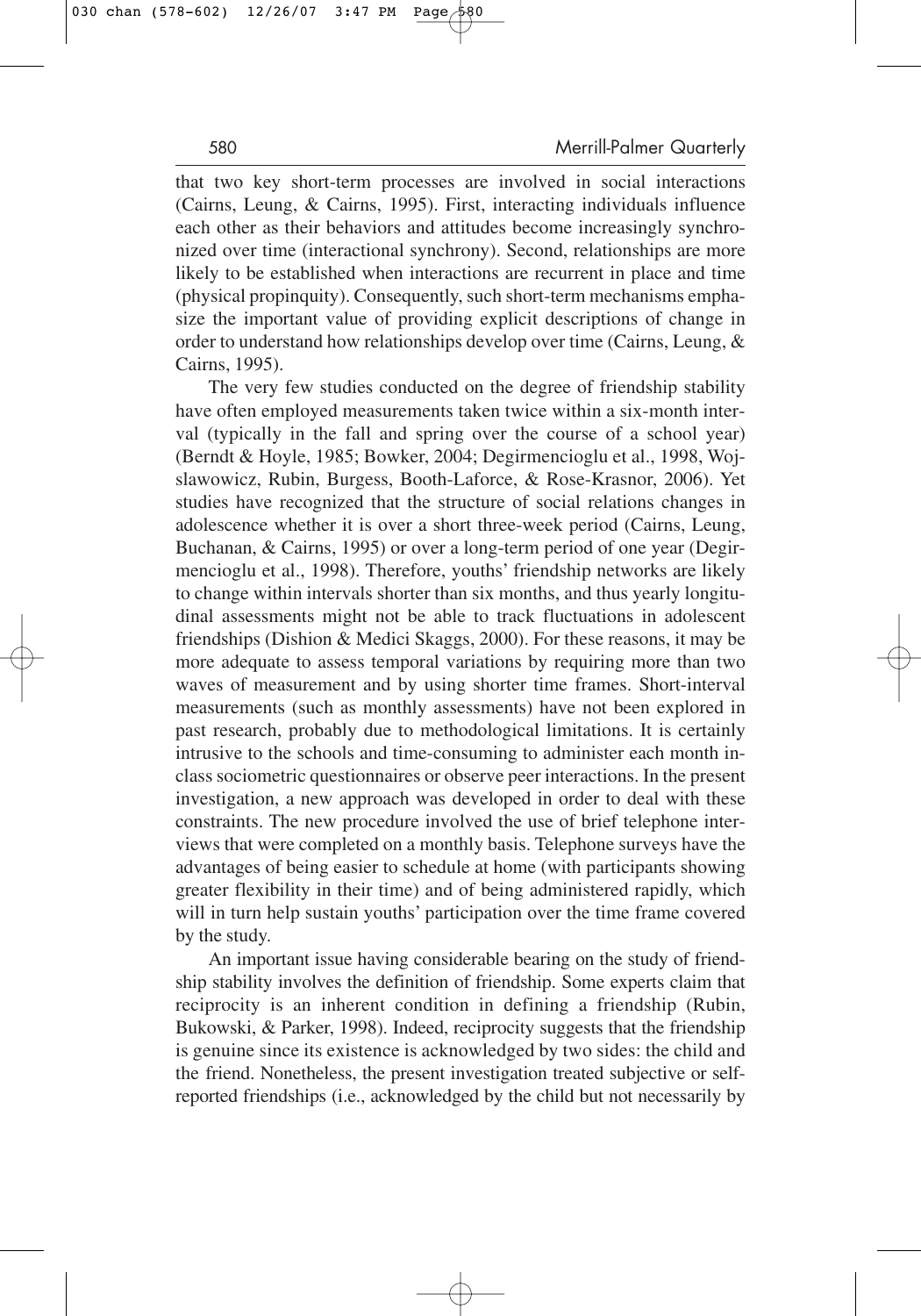the friend), which are important in their own right for the reason that they reflect an individual's own perception of her or his relationships that may be influential regardless of friendship reciprocation. Moreover, it has been argued that because friendships are affective bonds by definition, subjective relationships constitute the most valid indices of their quality (Furman, 1996). Hence, stability in perceived friendships may be more meaningful for adolescents' psychosocial adjustment. In this regard, a recent study has shown that adolescents without reciprocated friendships are able to nominate peers with whom they identify, and those peers may influence their behavior and adjustment (Kiesner, Cadinu, Poulin, & Bucci, 2002). Clearly, children's perceptions can shape the course of their friendships by affecting their own behavior as well as their interpretations of their friends' behavior (Furman, 1996). Finally, students who don't have reciprocated nominations in their classroom could nonetheless have friendships in other classes or out of school, and the use of self-reported nominations therefore allows the study of both school and nonschool networks (Kiesner, Poulin, & Nicotra, 2003; Schneider, Wiener, & Murphy, 1994).

The purpose of this study was to document monthly changes in the composition of adolescents' self-reported friendship networks and to explore a series of factors that could explain these changes. At least three groups of factors can influence the degree of stability in the network: personal characteristics, relationship characteristics, and the environment. The first group of factors regards individual characteristics. As such, the child's gender is a fundamental variable to consider. Some writers suggested that girls' preference for exclusive friendships may serve to maintain their friendships over time compared to boys (Eder & Hallinan, 1978). Indeed, girls are inclined to interact with small intimate groups, which makes them less willing to form new friends because they already have several stable friendships in their network (Berndt, 1982). On the other hand, studies also reported that girls' need for intimacy can make them extremely sensitive to potential distress within their friendships (Benenson & Christakos, 2003). This can lead to intense conflicts that possibly contribute to bringing down girls' level of friendship stability compared to boys. For these reasons, we hypothesized that girls' perceived friendship networks would be less stable than boys'.

The second group of factors that can play a role in friendship stability is related to features of the relationship itself. For example, the composition of adolescent social networks includes multiple levels: (1) the best friendships, (2) the friendship network, and (3) the peer group (Claes, 2003; Degirmencioglu et al., 1998). Degirmencioglu and colleagues (1998) have demonstrated that adolescent friendships are dynamic (not static) at each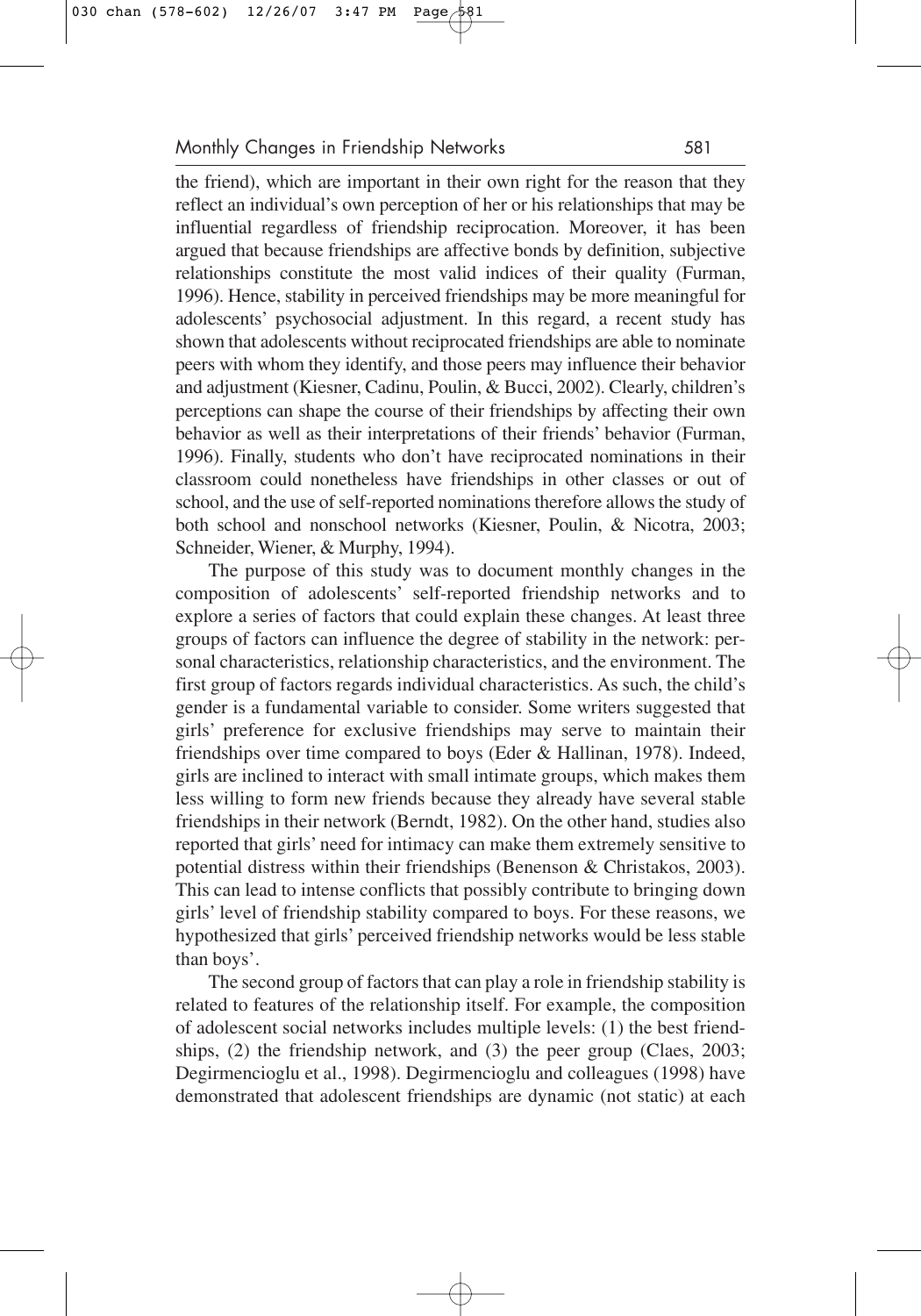level of the network such that stability at one level does not necessarily correspond with stability at another level. Subsequently, it is crucial to disentangle the degree of stability observed at different levels of the social network. The current study examined separately the level of stability in adolescents' best friendship choices and the level of stability in their secondary or other friendship choices. We hypothesized that perceived best friendships would be more stable than perceived secondary friendships in the network because the perceived bond with best friendships is generally stronger (Brendgen, Markiewicz, Doyle, & Bukowski, 2001). Another relationship feature that can influence the level of friendship stability is friendships' gender composition, that is, the congruence between the child's and the friend's gender. Studies have established that adolescents experience a significant increase in the number of self-reported cross-gender friendships over time (Connolly, Furman, & Konarski, 2000; Feiring, 1999). Specifically, it was shown that heterosexual friendships begin to emerge in early adolescence and that they tend to be short-lived at first (Claes, 2003). We therefore presumed that adolescents' cross-gender friendship choices would be less stable than friendship choices with same-sex peers during the early adolescence period.

The last group of factors that can affect friendship stability is the adolescent's social environment. The majority of studies examined peer relationships within one context only: the school. Yet mounting evidence shows that youths can have significant friendship relations in contexts other than school (e.g., neighborhood, leisure activities, etc.) (Kiesner et al., 2003; Mahoney, 2000). This is particularly true in adolescence given that youths gradually spend more time with their peers outside of home and school (Larson & Verma, 1999). More importantly, recent research has demonstrated that each context (school and nonschool) plays a unique role in the child's development. Indeed, a child is exposed to distinct behaviors in each of these experiential niches, and, as a result, each friendship network offers a differing learning experience (Kiesner et al., 2003). Interestingly, a large proportion of friendships may also be taking place both in school and outside of school. Therefore, in addition to the initial schoolonly and nonschool-only contexts, adolescent friendship networks are likely to include multicontext friendships defined as the simultaneous involvement in both school and nonschool contexts. In this regard, recent research revealed that youths with high friendship quality spent more time in all types of contexts with their friends, such as school or sport-related activities (Thomas & Berndt, 2005). These positive interactions are likely to increase the frequency of activities with friends, and, conversely, sharing activities with friends may enhance friendship quality (intimacy, support),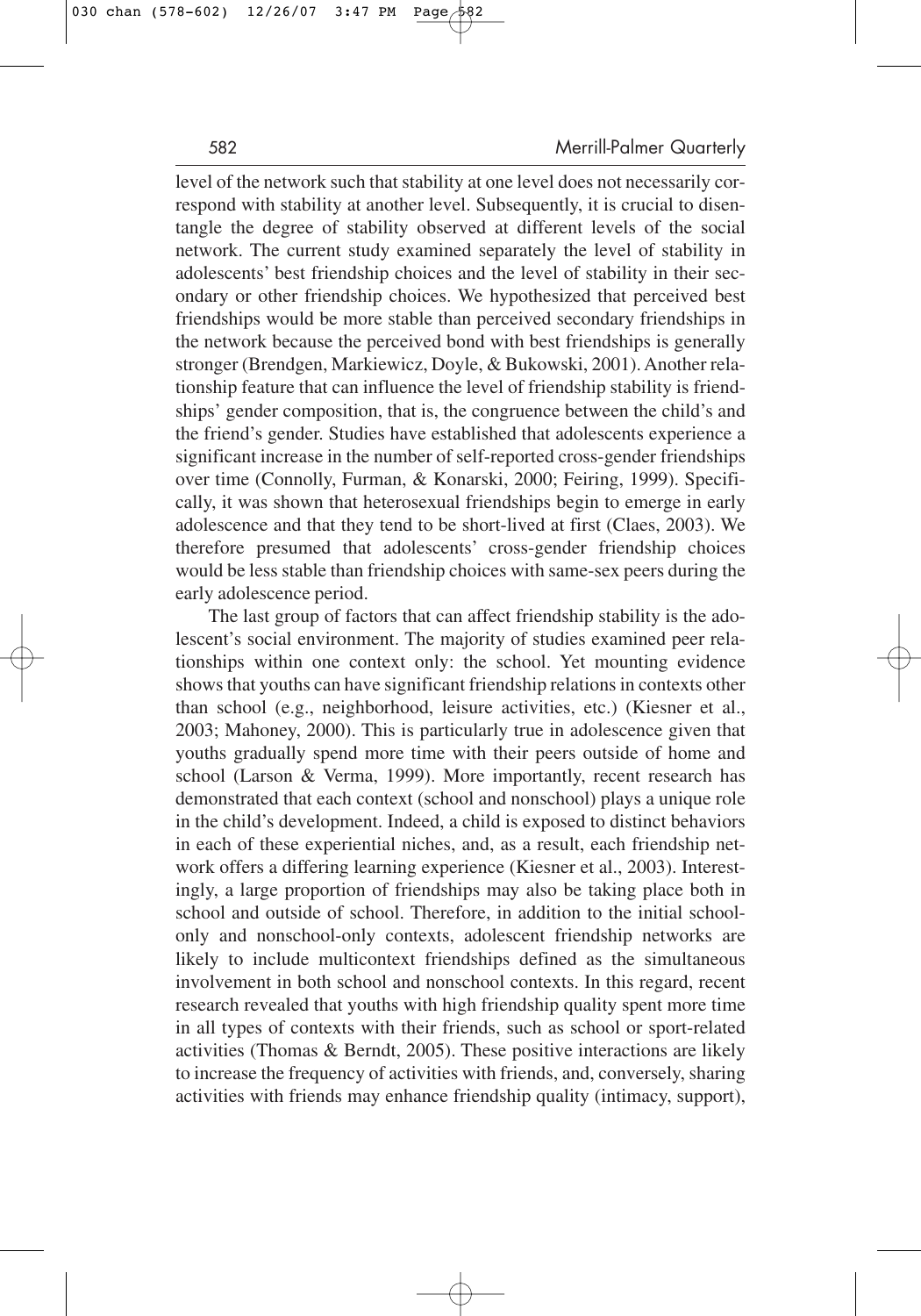thereby reinforcing friendship stability (Thomas & Berndt, 2005). Consequently, it is important to consider the ecology of peer relations because the degree of friendship stability may vary depending on the different contexts in which relationships take place. As a result, it was expected that the level of stability in multicontext friendships would be higher than in singlecontext friendships (school only or nonschool only).

Finally, it was of interest to learn whether the degree of friendship stability would vary as a function of the network size. The size of friendship networks has seldom been considered when examining the question of friendship stability. Interestingly, Claes (2003) pointed out that a small circle of friends is often characterized by high intimacy among friends, which can lead to higher friendship stability over time. By contrast, the larger a friendship network is, the more changing friendships may be (Claes, 2003). Hence, it was expected that youths who keep a small number of friends would report a more stable network compared to those with a large network. Furthermore, if the size of friendship networks was found to vary from one month to another, it would be reasonable to expect that the level of friendship stability might also fluctuate on a month-to-month basis. Indeed, fluctuations in early adolescent relationships are likely to occur within very short periods of time, especially in a context of school transition (Berndt, 1982; Eccles et al., 1996). It is well known that school transitions constitute a period in which adolescents experience a high level of readjustment in their network. In particular, studies demonstrated that entry into a new social environment may result in the breakup of old friendships and, at the same time, provide opportunities to form new relations (Hardy et al., 2002). Consequently, it can be expected that a few months after experiencing a transition to high school, youths would adapt to their new social environment and spend gradually more time with their friends as the school year progresses. Therefore, it was hypothesized that adolescents' perceived friendship bonds would become stronger and more stable from one month to another.

To date, stability and change in adolescents' perceived friendship networks assessed with short time intervals have not been studied. The degree of friendship network stability was thus assessed over a five-month period by means of monthly telephone interviews. Following prior research that looked at friendship stability by assessing changes in the size of friendship networks (e.g., Hardy et al., 2002), the first objective of this study was to describe monthly changes occurring in the size of networks. The second objective was to specifically examine who the friends were and to assess youths' overall level of friendship network stability over the five months based on the identity of friends. The third objective was to examine the following variables that could contribute to explain the level of friendship stability: (1) participants'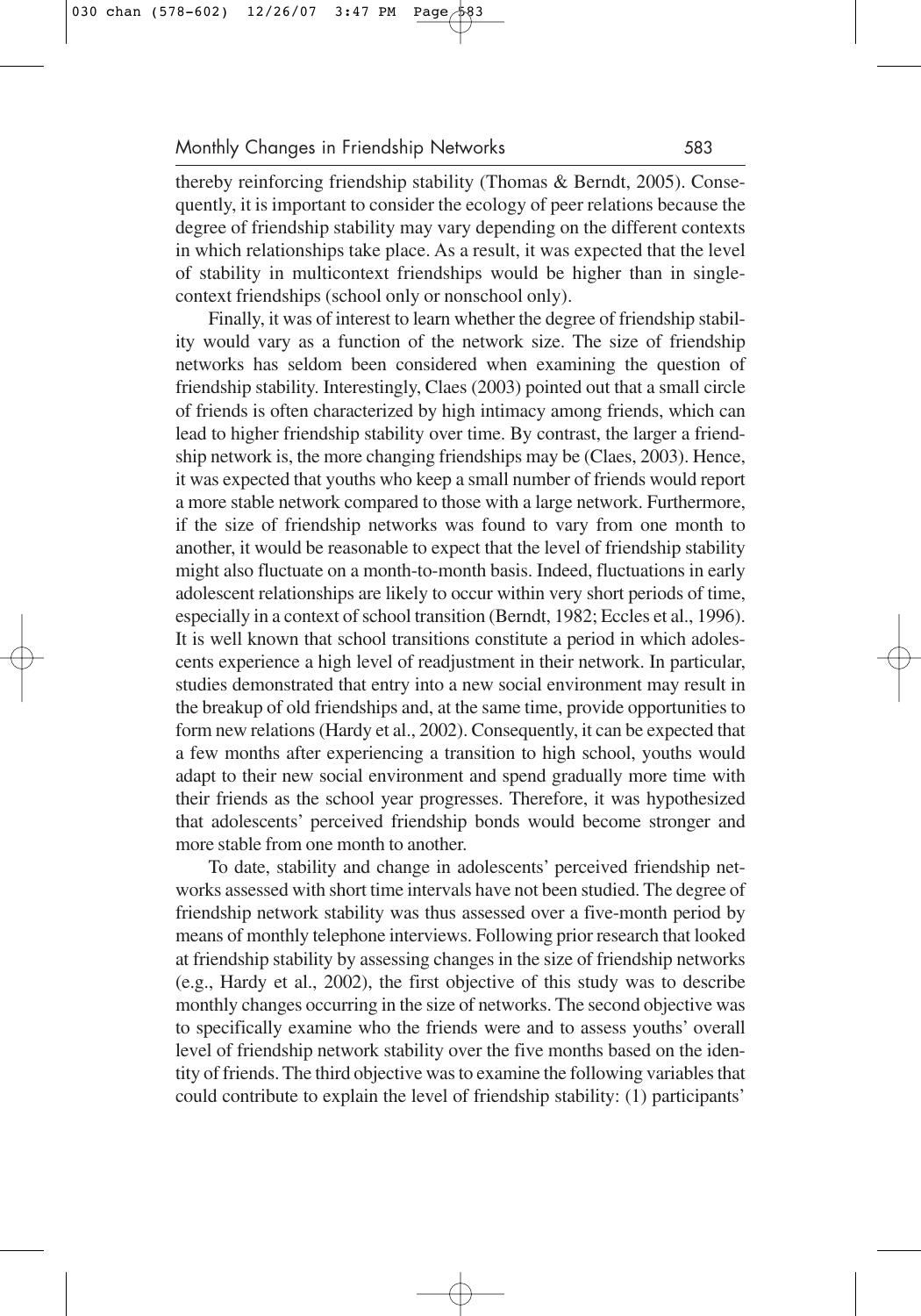gender, (2) friendship status (best vs. secondary), (3) friendship gender composition (same sex vs. opposite sex), and (4) friendship contexts (school only vs. nonschool only vs. multicontext). A related aim was to examine the link between network size and the level of friendship network stability. Finally, friendship network stability was examined over time on a month-to-month basis. Given the differences between girls' and boys' friendships consistently reported in the literature (Berndt & Hoyle, 1985; Benenson & Christakos, 2003; Hardy et al., 2002), gender differences were examined for each of the research questions above.

# **Method**

#### *Participants*

Participants in the current study were part of a larger longitudinal research project following 390 adolescents. Considering the resources available for the project, the authors predetermined to reach a subsample of approximately 100 participants who would be involved in more intensive measures (i.e., home visits and monthly telephone interviews). Thus, participants were randomly asked to take part in monthly telephone interviews until 100 or so participants accepted and were included in the current report. Approximately 60% of adolescents who were contacted to take part in telephone interviews actually agreed to participate.

Accordingly, the telephone interview sample consisted of 109 adolescents (56 girls: *M* age = 12.6 years, *SD* = .39) from varied socioeconomic status in the greater region of Montreal, Canada. They were in their first year of high school at the time of the study. Written parental consent was obtained for each student prior to participation. More than 90% of the children and their parents were born in Canada, and 67% of the children lived with their biological parents. Of the 109 students, 102 (51 girls) provided complete data on all measurement occasions and formed the final sample for analyses (7 students completed only three interviews or less). Preliminary analyses indicated that participants from the analytic sample did not differ from adolescents who were part of the larger sample in terms of demographic information (adolescents' age, family income, first language, and family structure), depressive symptoms (Kovacs, 1985), and behavior problems (teacher report), but they had higher school grades compared to the nonanalytic sample (*M* grades = 75.3 and 71.9, respectively, on a scale from 0 to 100, *t* (338) = 2.64, *p* < .01).

## *Procedure*

In this short-term longitudinal study, participants took part in monthly telephone interviews. These interviews were conducted from February to June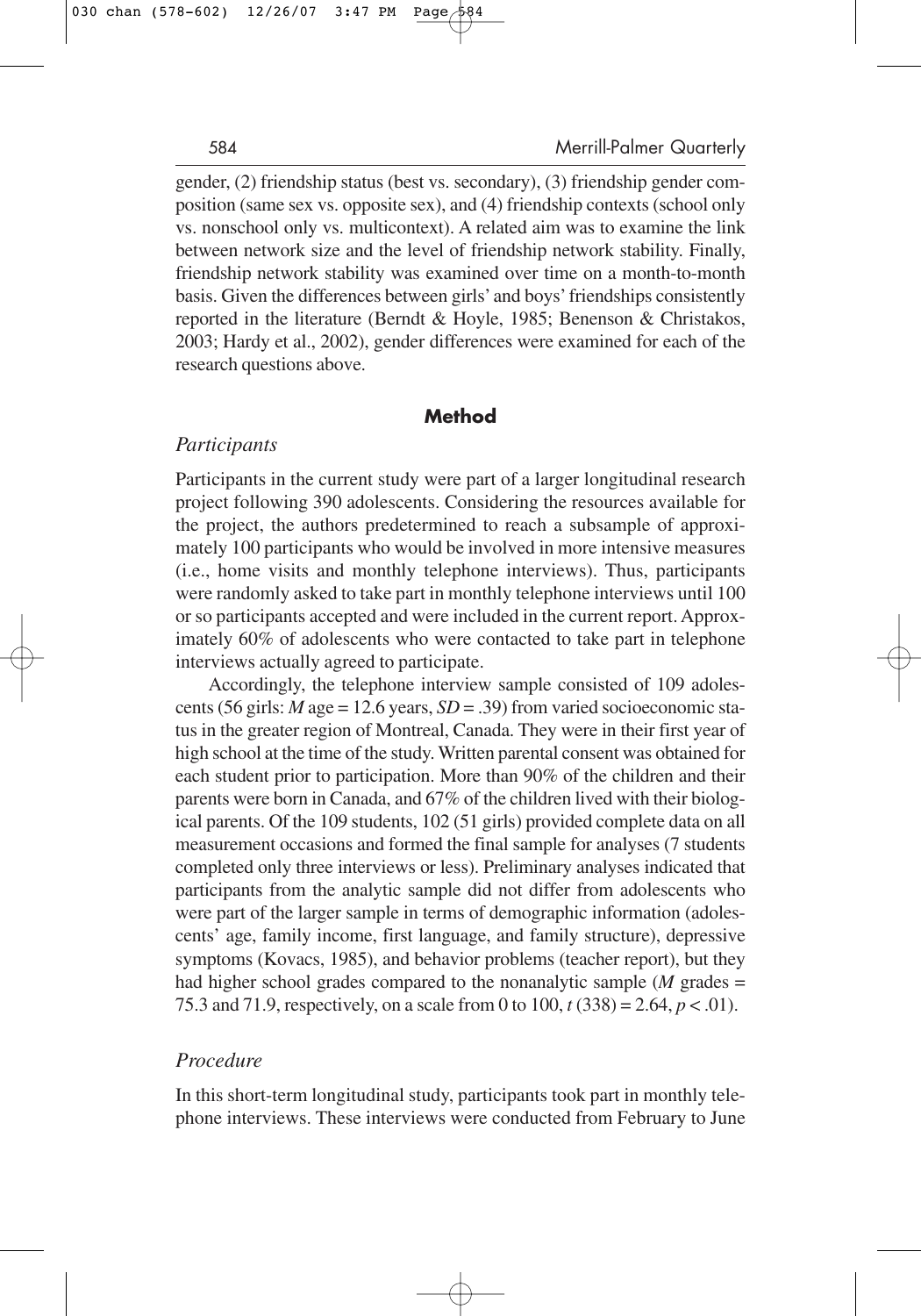on weeknights between 6:30 p.m. and 8:30 p.m. At the beginning of each interview, interviewers assured participants about the confidentiality of their responses and asked them to complete the interview in a room where they had privacy. Interviewers ended each interview by scheduling the subsequent phone call. Great logistical efforts were expended to make sure that intervals between each interview were always one month or less (*M* = 28.9 days,  $SD = 3.66$ ; minimum = 18.0, maximum = 42.3). At the end of the school year, a gift certificate for the purchase of a compact disc was offered to participants who completed all the interviews.

#### *Measures*

*Friendship nomination by telephone interview.* The telephone interview has often been used as a method to assess various problems, such as anxiety disorders, among different populations (Paulsen, Crowe, Noyes, & Pfohl, 1988); adolescents' report of sexual behavior (Minnis & Padian, 2001); and youths' report of behavior problems (Dishion & Medici Skaggs, 2000; Webster-Stratton & Spitzer, 1991). These studies suggest that phone interviews constitute a low-cost, low-intrusive, and efficient way of getting information from a target population (Dishion & Medici Skaggs, 2000; Webster-Stratton & Spitzer, 1991). A pilot study was conducted beforehand with 30 adolescents ( $M$  age = 12 years) who were not part of the sample in order to test the feasibility and course of the interview as well as youths' understanding of the questions.

The structured interview lasted approximately 15 minutes. During the first phone interview, the interviewer told the adolescent that there was no good or bad answer to the questions. This instruction was established to minimize participants' desirability (e.g., adolescents may want to prove that they have a large number of friends). Afterward, the interviewer proceeded by asking the participant to nominate every friend he or she had in any context, whether at school, in the neighborhood, in activities outside of school, or any other context. Adolescents generated their friends' names (first and last names) by free recall. In other words, they named their friends from memory, and no cues or lists of names were provided to them (Cairns, Leung, Buchanan, & Cairns, 1995). This method was employed to encourage participants to designate only individuals whom they truly considered friends. Students were allowed to name as many friends as they wished. Once they finished naming their friends, they were asked to select their three best friends among the list of nominated friends. Indeed, most youths admit having a few best friends, not just one (Berndt, 1999). Next, participants were asked to specify their friend's gender and the context(s) in which they see each other: "What is your relationship with this person? Is it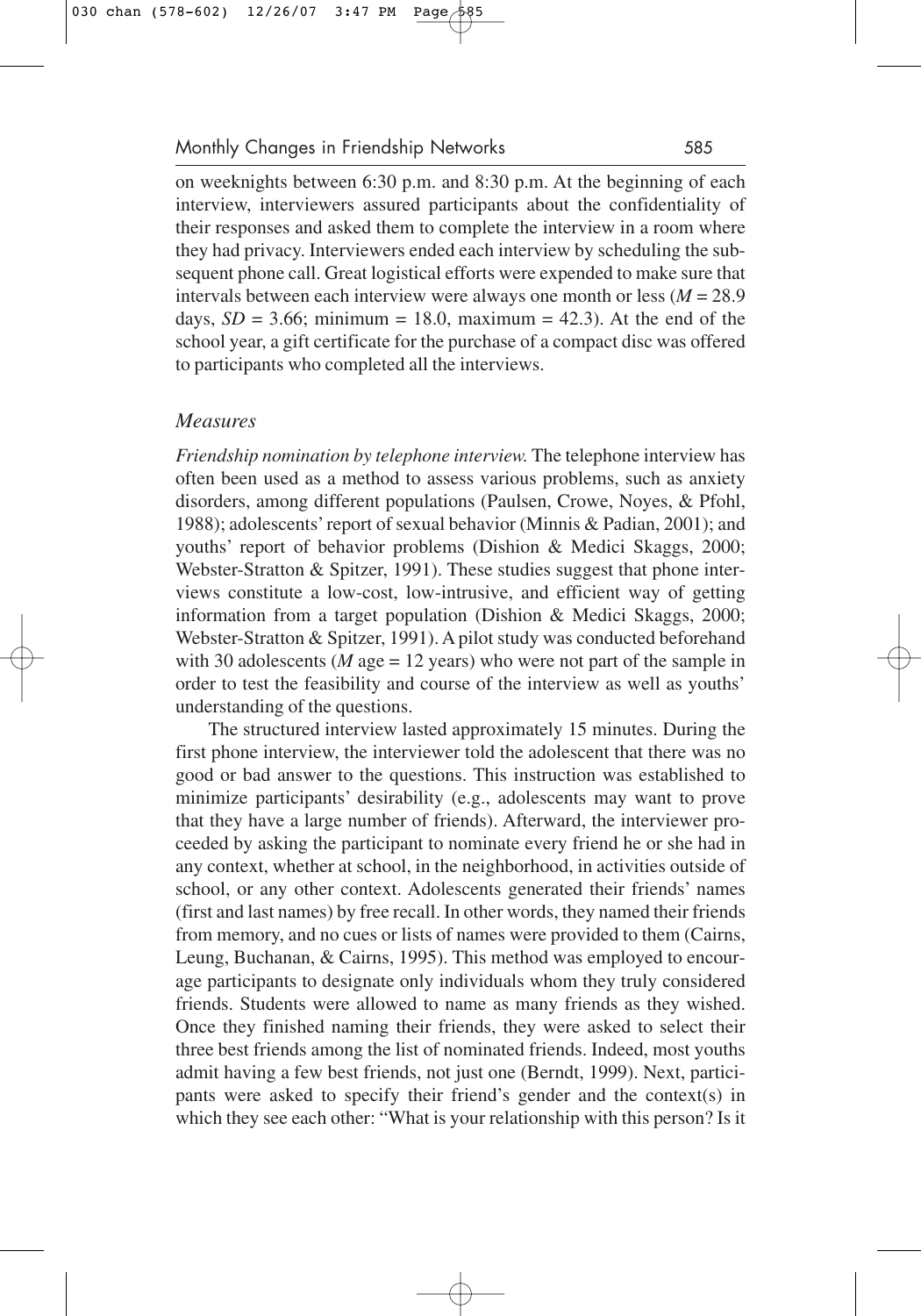(a) a friend from school? [yes/no]; (b) a friend from your neighborhood? [yes/no]; (c) a friend from a sport or leisure activity? [yes/no]; (d) a family friend? [yes/no]; (e) If none of the above, who is this person for you?" By requiring a yes/no answer to each context, participants were able to nominate friendships taking place in only one context (school only, nonschool only) or in multiple contexts (school and nonschool).

The same procedure was followed in subsequent interviews. However, from the second interview onward, the interviewer had in his possession the complete list of nominated friends identified by the participant during the previous interview. As a result, the interviewer just had to check off the names of friends who were nominated again by the adolescent and added on the list new friends who were nominated for the very first time. For friends who were nominated in the previous interview but were not nominated again in the present interview, the interviewer asked the participant to specify whether:  $(1)$  he or she forgot to nominate the friend in question or  $(2)$  they were not friends anymore. These prompts permitted us to clarify if a friendship relation was really over or simply forgotten. As such, prompts were used on average three or four times for each interview. Among the prompted names, 68.8% were classified as forgotten friends, whereas 31.2% were intentionally omitted. As for new friends nominated for the first time, specific questions about gender and contexts were asked for each of them.

*Coding of the level of global stability in friendship networks.* Our aim was to develop an index that would allow us to quantify an individual's level of friendship network stability for the overall five-month period covered by the study. In this regard, for each participant a list of nominated friends was derived and compared at each of the five assessment waves. Calculation of the stability index for each participant was achieved in three steps. Table 1 illustrates an example of coding and calculation of the stability index for one participant. In the first step, a score was assigned to each friend nominated from February to June: 0 = the friend was not nominated,  $1 =$  the friend was nominated in the network.

In the second step, we computed the number of friendship renominations, defined as the number of times each friend was renamed by the participant in subsequent waves. For instance, if a friend was nominated at one wave only, his or his score would be 0 (the friend was not renamed in other waves); if the friend was nominated at each of the five waves, his score would be 4 (the friend was named in February and renamed from March to June). Therefore, the total number of friendship renominations was calculated for each friend over the five months.

In the third step, the global stability index was obtained by summing the number of friendship renominations divided by the total number of friends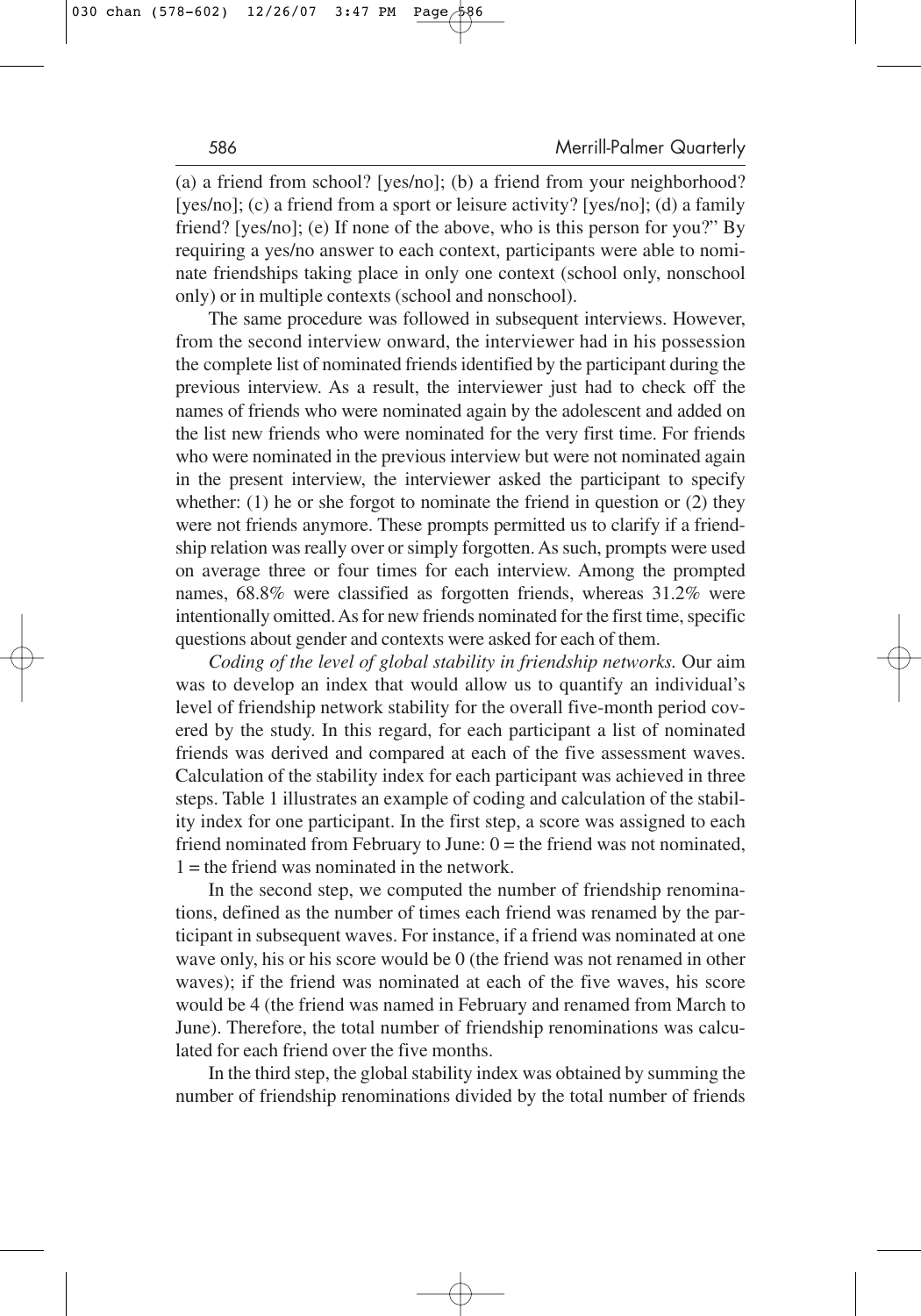Monthly Changes in Friendship Networks 587

| <b>Table 1.</b> Coding and Calculation of the Global Stability Index |          |          |       |                               |          |                       |  |
|----------------------------------------------------------------------|----------|----------|-------|-------------------------------|----------|-----------------------|--|
| Nominated                                                            | February | March    | April | May                           | June     | Total number of       |  |
| friends                                                              |          |          |       |                               |          | renominations         |  |
| 1. Tom                                                               |          |          |       |                               |          | 4                     |  |
| 2. Philip                                                            |          |          | O     | Ω                             | $\Omega$ |                       |  |
| 3. Ellen                                                             |          |          | Ω     |                               |          | 3                     |  |
| 4. Jack                                                              | O        |          | 0     |                               | O        |                       |  |
| 5. Martha                                                            | Ω        | ∩        |       | ∩                             | ∩        |                       |  |
| 6. William                                                           | O        | $\Omega$ |       |                               |          | 2                     |  |
|                                                                      |          |          |       | Global stability<br>$index =$ |          | $11/6 = 1.83^{\circ}$ |  |
|                                                                      |          |          |       |                               |          | $1.83/4 = .46b$       |  |

| Table 1. Coding and Calculation of the Global Stability Inde |
|--------------------------------------------------------------|
|--------------------------------------------------------------|

*Note.*  $0 =$  was not nominated in the network;  $1 =$  was nominated in the network.

<sup>a</sup> Sum of the total number of friendship renominations divided by the number of nominated friends, i.e., stability index varying between 0 and 4.

<sup>b</sup> The 0–4 stability index is then transformed into a percentage score varying on a continuum between 0 (no stability in the network) and 1 (perfect stability in the network).

nominated over the five months. This initial stability index varied on a continuum between 0 and 4. This index was then transformed into a proportion varying on a continuum from 0, representing no stability in the network (i.e., the adolescent did not nominate any of the same friends from one wave to another) to 1, representing perfect stability in the network (i.e., the adolescent nominated the exact same friends in all assessment occasions).

Subsequently, participants' overall friendship network was divided so that best and secondary friendships would be differentiated. Stability indexes for best friendships and secondary friendships were thus calculated separately. Following the first calculation step described above, a score was assigned to each nominated friend  $(0 =$  never nominated as best friend,  $1 =$ nominated as best friend at least once over the five months). The stability index for best friendships was then obtained by averaging the number of times best friends were renominated in the network (either as best or secondary friends) over the five months. Likewise, the stability index for secondary friendships (i.e., those who were never nominated as best friends over the five months) was computed by averaging the number of times secondary friends were renominated in the network over the five months. Next, stability indexes for same-sex, opposite-sex, school-only, nonschool-only, and multicontext friendships were derived following the same calculation steps.

*Coding of the level of monthly stability in friendship networks.* The previous coding procedure was based on the computation of a single stability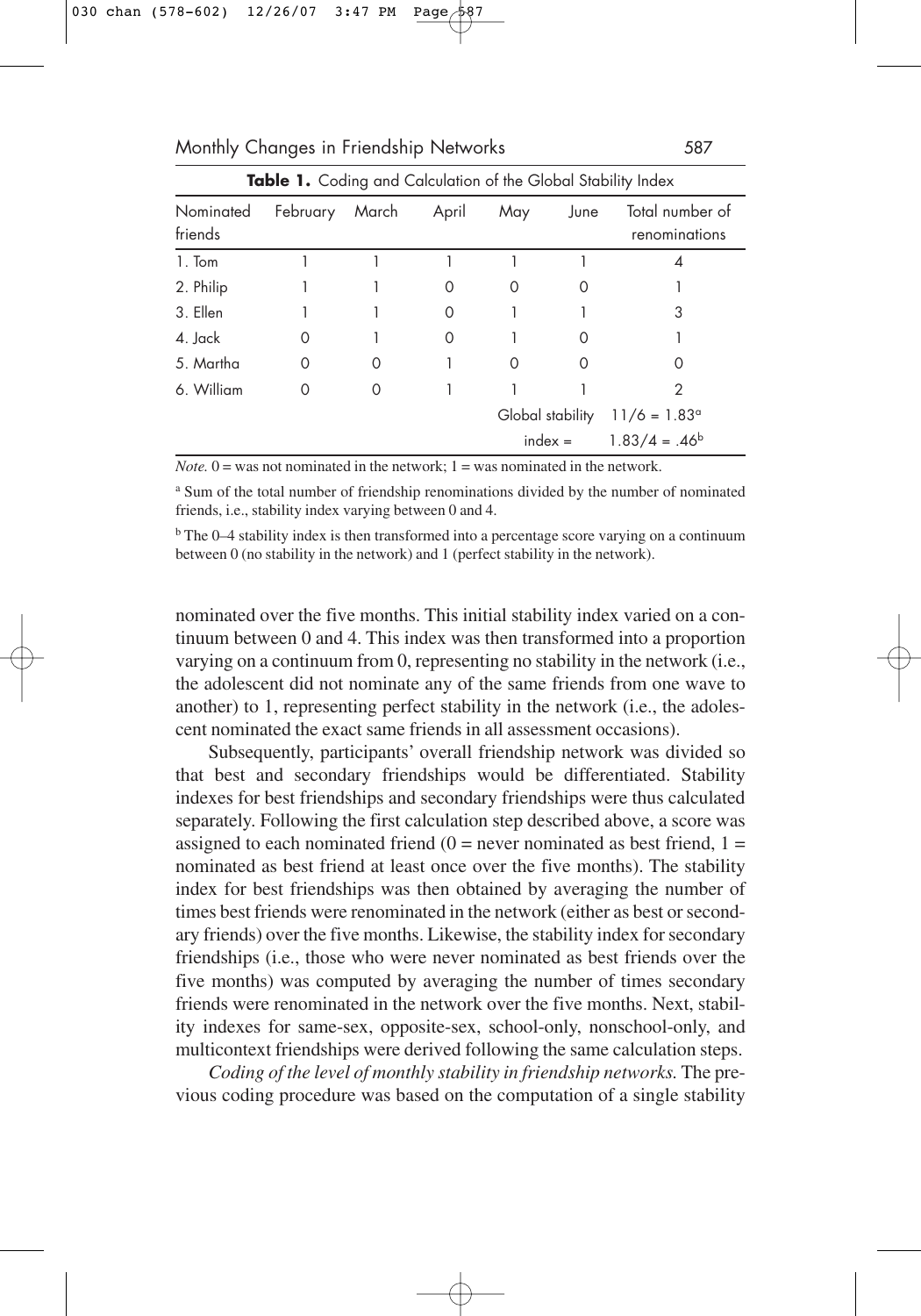| Table 2.<br>Coding and Calculation of Monthly Stability Indexes |                |       |                |                                                 |      |  |  |
|-----------------------------------------------------------------|----------------|-------|----------------|-------------------------------------------------|------|--|--|
| Nominated friends                                               | February       | March | April          | May                                             | June |  |  |
| $1.$ Tom                                                        |                |       |                |                                                 |      |  |  |
| 2. Philip                                                       |                |       | Ω              |                                                 |      |  |  |
| 3. Ellen                                                        |                |       | O              |                                                 |      |  |  |
| 4. Jack                                                         | Ω              |       | $\Omega$       |                                                 |      |  |  |
| 5. Martha                                                       | Ω              |       |                |                                                 |      |  |  |
| 6. William                                                      | Ω              |       |                |                                                 |      |  |  |
|                                                                 |                |       |                |                                                 |      |  |  |
|                                                                 | S <sub>2</sub> |       | S <sub>3</sub> | S4                                              | S5   |  |  |
| Total number                                                    | 3              |       |                | $\mathcal{P}$                                   | 3    |  |  |
| of renominations <sup>a</sup>                                   |                |       |                |                                                 |      |  |  |
| Monthly stability                                               |                |       |                | $3/4 = .75$ $1/6 = .17$ $2/5 = .40$ $3/4 = .75$ |      |  |  |
| indexes <sup>b</sup>                                            |                |       |                |                                                 |      |  |  |
|                                                                 |                |       |                |                                                 |      |  |  |

**Table 2.** Coding and Calculation of Monthly Stability Indexes

*Note.*  $0 =$  was not nominated in the network;  $1 =$  was nominated in the network.

<sup>a</sup> Number of times each friend is renamed by the participant by comparing two consecutive waves.

<sup>b</sup> The total number of renominations divided by the number of friends named in the two months under consideration. This monthly stability index varies on a continuum between 0 (no stability in the network) and 1 (perfect stability in the network).

index that captured the global level of friendship network stability over five months. Subsequently, in order to test if the level of friendship stability varies on a month-to-month basis, we derived a monthly stability index. Its calculation was similar to the calculation of the global stability index except for the following: friendship renomination scores were computed by comparing two consecutive waves (instead of five waves). Therefore, four monthly stability indexes were obtained: February—March (S2), March— April (S3), April—May (S4), and May—June (S5). (See Table 2 for an example of calculation of monthly stability indexes for one participant.)

## **Results**

# *Overview of the Statistical Analyses*

The following series of analyses were conducted. First, repeated measures analyses of variance (ANOVAs) were used to examine gender and time effects on the size of friendship networks. Second, the level of global stabil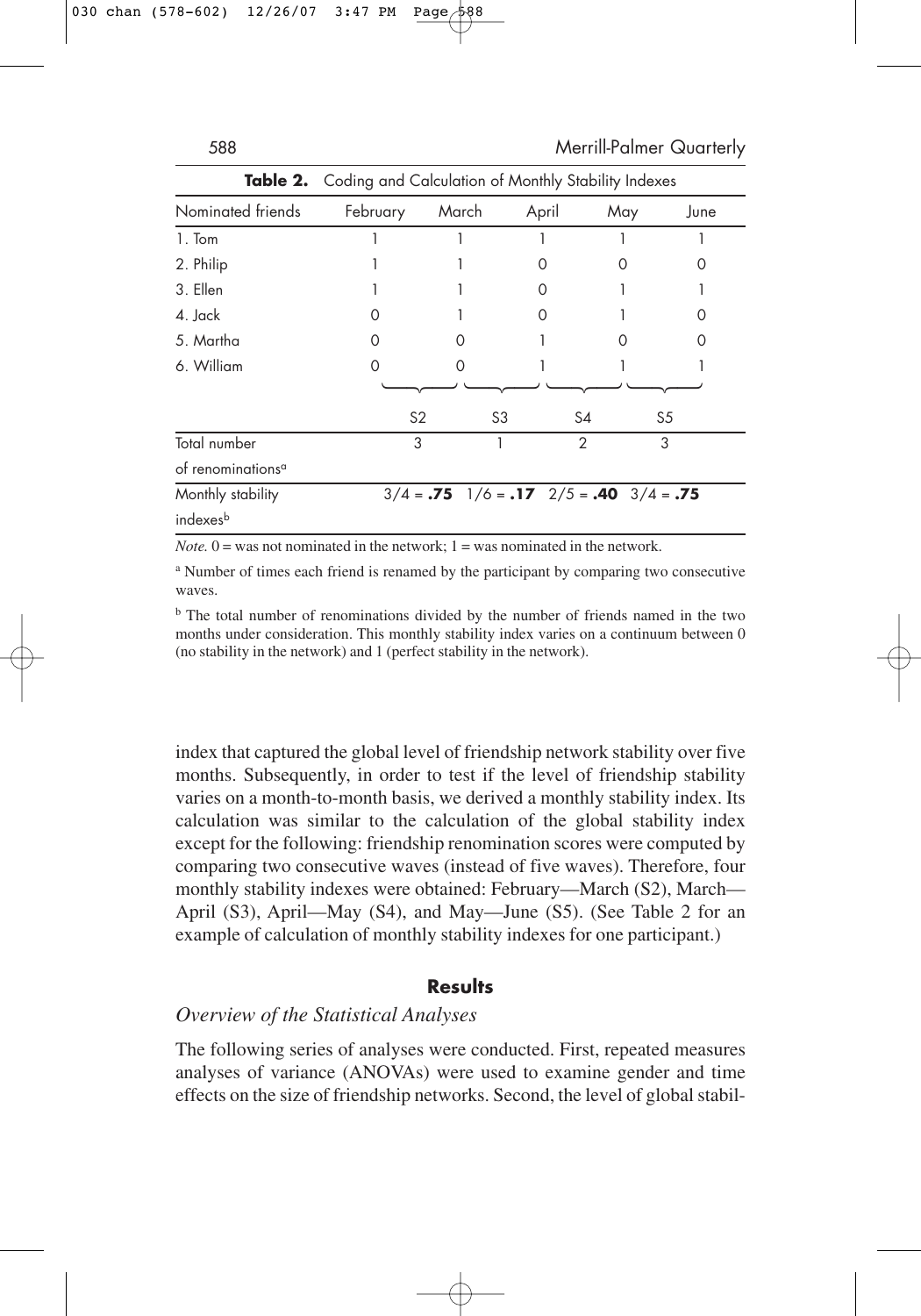ity in friendship networks was assessed over the five waves. Third, a correlation was used to verify the link between the size of friendship networks and the level of friendship stability. Fourth, repeated measures ANOVAs were conducted to analyze the effects of participants' gender, friendship status, friendship gender composition, and friendship contexts on friendship stability. Those analyses addressed which factors contribute to changes in friendship networks. A last series of analyses were performed on the level of month-to-month friendship stability.

## *Monthly Changes in the Size of Friendship Networks*

Over the five-month period, the mean number of nominated friends varied between 3 and 27 ( $M = 11.95$ ,  $SD = 6.29$ ). A time  $\times$  gender repeated measures ANOVA was performed on the mean size of friendship networks. Preliminary analyses showed that assumptions regarding normal distribution, homogeneity of variances, and sphericity were met. The results of the repeated measures ANOVA revealed significant effects of time (*F*[4, 400] = 23.89,  $p < .001$ ,  $\eta^2 = .19$ ) and gender (*F*[1, 100] = 7.26,  $p < .01$ ,  $\eta^2 = .07$ ), with girls nominating a larger network than boys. However, the time  $\times$  gender interaction was not significant (*F*[4, 400] = 1.72, *ns*). Subsequent matched-samples *t* tests were conducted to further examine the main effect of time on the mean network size. To protect against inflated Type 1 error, a Bonferroni correction was used for interpretation of test results with a corrected critical alpha of  $p < .0125$  (.05/4). The results showed that the mean size of friendship networks significantly increased between the first two assessments  $(t[101] = 1.97, p < .001)$ , but no significant change was observed thereafter. It should be noted that the apparent increase in network size between Time 1 and Time 2 could be entirely due to the prompting procedure, which did not start until the second phone interview. (In the first interview, the interviewer was not able to prompt participants about possibly forgotten friends.)

## *Level of Global Stability in Friendship Networks*

The average stability index was computed for the 102 participants. Results indicated that the mean level of friendship network stability was .66  $(SD =$ .18), or, inversely, the mean level of change or instability in friendship networks was .34. Thus, although a large proportion (two-thirds) of friends was renamed by participants across each assessment wave, a considerable proportion (one-third) was not renominated across each assessment wave (being either newly formed or lost from one wave to another).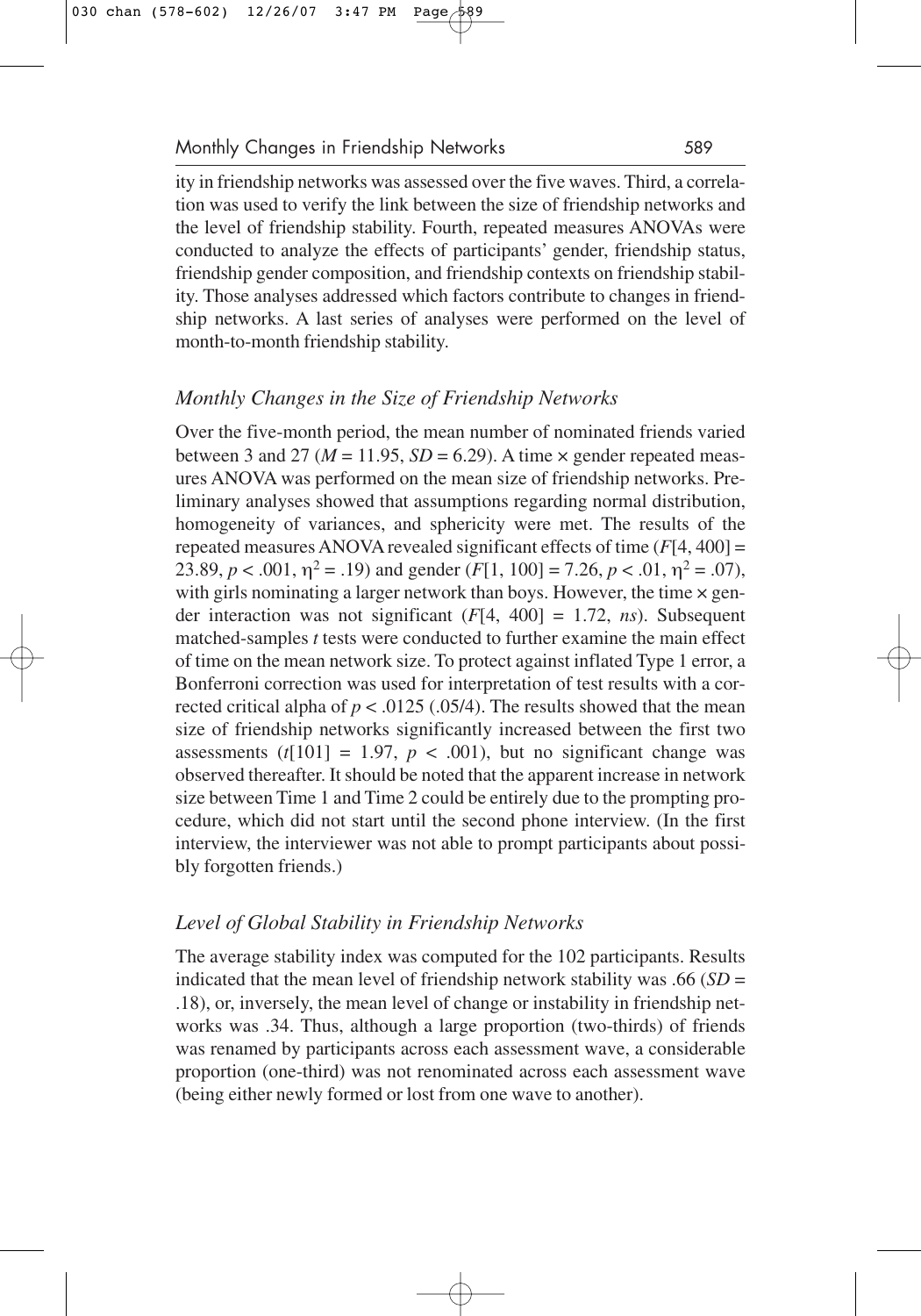## *Correlation between the Size of Friendship Networks and the Level of Friendship Stability*

The result of the correlation between the mean network size and the level of friendship stability revealed a significant negative association  $(r = -0.34, p <$ .001). Therefore, as the size of friendship networks grew larger, friendship networks became more unstable. Consequently, the mean network size was used as a control variable in the next analysis implicating the level of friendship network stability.

# *Factors Contributing to the Level of Stability in Youths' Friendship Networks*

*Participants' gender.* A simple analysis of covariance (ANCOVA) was performed on the level of friendship network stability as dependent variable, with participants' gender as between-subjects factor and the mean network size as covariate. Preliminary evaluation of the assumptions indicated that normality of the distribution, homogeneity of variances, linearity, and homogeneity of regression were all met. The results of the ANCOVA revealed that the mean network size had a significant main effect on the level of network stability  $(F[1, 99] = 9.62, p < .01, \eta^2 = .09)$ . Yet adolescents' gender did not have a significant effect on the level of network stability after controlling for the mean network size  $(F[1, 99] = 2.83, ns)$ . We noted, however, that when the mean network size was not controlled for in the analysis, adolescents' gender did have a significant effect on the level of network stability  $(F[1, 100] = 6.12, p < .05, \eta^2 = .06)$ , with boys having more stable friendship networks than girls. The observed and adjusted means of the level of stability as a function of gender, along with the respective standard deviations and standard errors, are presented in Table 3.

*Friendship status.* A 2 × 2 repeated measures ANOVA was conducted on the level of stability with participants' gender as between-subjects factor and friendship status (best vs. secondary friendships) as within-subjects factor. The analysis was performed with a reduced sample  $(N = 99)$  because 3 participants omitted to designate their best friends in one interview. The results revealed a significant main effect for friendship status  $(F[1, 97] =$ 180.50,  $p < .001$ ,  $\eta^2 = .65$ ), with best friendships showing a higher level of stability than secondary friendships. No effect of gender  $(F[1, 97] = 1, 16,$ *ns*) or gender  $\times$  friendship status interaction (*F*[1, 97] = .92, *ns*) was found. The same results were obtained after controlling for the size of the network in the analysis: main effect for friendship status  $(F[1, 96] = 28, 24, p < .001,$  $\eta^2$  = .23) and no effect for gender and for gender  $\times$  friendships status inter-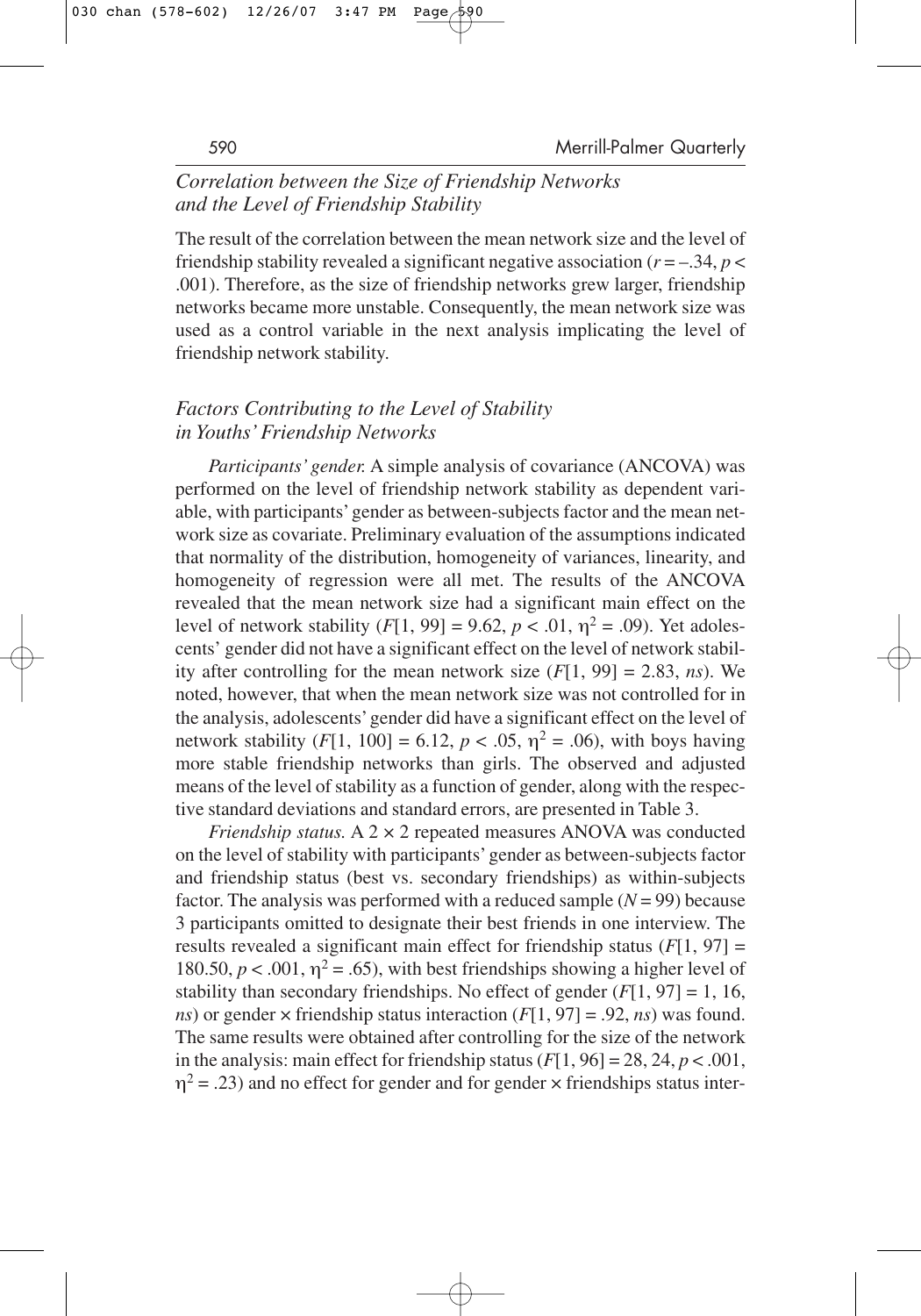|                                               | Global stability indexes |           |       |                                       |      |     |  |
|-----------------------------------------------|--------------------------|-----------|-------|---------------------------------------|------|-----|--|
|                                               | Total                    |           | Girls |                                       | Boys |     |  |
|                                               | M                        | <b>SD</b> | М     | SD                                    | M    | SD  |  |
| Friendship network <sup>a</sup> ( $n = 102$ ) | .66                      | .17       |       | .62 (.63) .18 (.02) .70 .69 .18 (.02) |      |     |  |
| Status $(n = 99)$                             |                          |           |       |                                       |      |     |  |
| Best friendships                              | .86                      | .17       | .85   | .17                                   | .86  | .17 |  |
| Secondary friendships                         | .55                      | .21       | .52   | .21                                   | .58  | .21 |  |
| Gender composition $(n = 63)$                 |                          |           |       |                                       |      |     |  |
| Same-sex friendships                          | .62                      | .17       | .60   | .15                                   | .65  | .70 |  |
| Opposite-sex friendships                      | .59                      | .26       | .51   | .23                                   | .70  | .27 |  |
| Contexts $(n = 75)$                           |                          |           |       |                                       |      |     |  |
| School-only friendships                       | .63                      | .23       | .56   | .24                                   | .71  | .19 |  |
| Nonschool-only friendships .59                |                          | .33       | .57   | .35                                   | .62  | .31 |  |
| Multicontext friendships                      | .72                      | .24       | .69   | .24                                   | .76  | .23 |  |

**Table 3.** Means with Respective Standard Deviations of the Global Stability in Friendship Networks as a Function of Participants' Gender, Friendship Status, Friendship Gender Composition, and Friendship Contexts

*Note:* <sup>a</sup> The mean size of friendship networks was used as covariate. Adjusted means with respective standard errors are in parentheses.

action. The means and standard deviations of the level of stability in best and secondary friendship choices are depicted in Table 3.

*Friendship gender composition.* A 2 × 2 repeated measures ANOVA was performed on the level of stability with participants' gender as between-subjects factor and friendship gender composition (same sex vs. opposite sex) as within-subjects factor. The analysis was performed with participants who had friends from both genders  $(N = 63)$ . The results revealed a significant effect of participants' gender  $(F[1, 61] = 7.02, p = .01,$  $\eta^2$  = .10) as well as a significant interaction effect between participants' gender and friendship gender composition  $(F[1, 61] = 6.77, p = .01, \eta^2 =$ .10). To break down the interaction, two simple ANOVAs were conducted separately for same-sex and opposite-sex friendships. No effect of gender was found for the level of stability in same-sex friendships  $(F[1, 61] = 1.40$ , *ns*), but a significant effect of gender was found for the level of stability in opposite-sex friendships  $(F[1, 61] = 9.59, p < .01, \eta^2 = .14)$ , with boys' opposite-sex friendships being more stable than girls'. The same results were obtained after controlling for the size of the opposite-sex network in the analysis: main effect for gender  $(F[1, 60] = 8.74, p < .01, \eta^2 = .13)$  and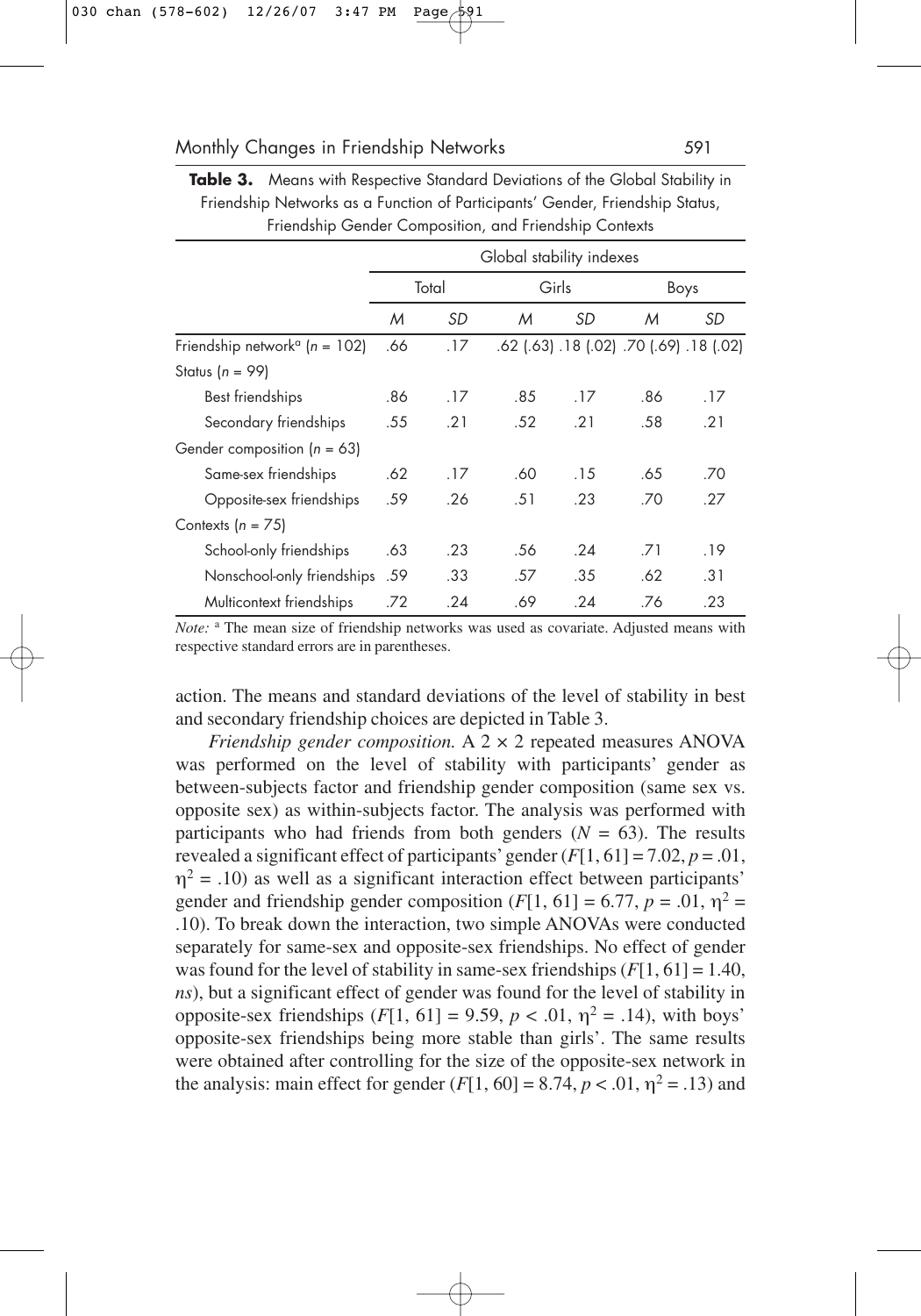no effect for the opposite-sex network size  $(F[1, 60] = .26, ns)$ . The means and standard deviations of the level of stability in same- and opposite-sex friendships are shown in Table 3.

*Friendship contexts.* A 2 × 3 repeated measures ANOVA was performed on the level of stability with participants' gender as between-subjects factor and friendship contexts (school only, nonschool only, multicontext) as within-subjects factor. The analysis was performed with adolescents who had friendships in school-only, nonschool-only, and multiple contexts (*N* = 75). The results revealed a significant effect of context  $(F[2, 128] = 6.23$ ,  $p < .01$ ,  $\eta^2 = .08$ ) and gender (*F*[1, 73] = 4.58,  $p < .05$ ,  $\eta^2 = .06$ ), but no interaction was found  $(F[2, 128] = 1.08, ns)$ . Matched-samples *t* tests were used to further examine the main effect of context on the level of stability. The results showed that the level of stability in multicontext friendships was considerably higher compared to the level of stability in school-only and in nonschool-only friendships (respectively,  $t[74] = -3.08$ ,  $p < .01$ , and  $t[74] =$  $-3.06$ ,  $p < .01$ ). Moreover, the level of stability in school-only friendships did not differ significantly from the level of stability in nonschool-only friendships (*t*[74] = 1.02, *ns*). The means and standard deviations of the level of stability in school-only, nonschool-only, and multicontext friendships are depicted in Table 3.

# *Level of Monthly Stability in Friendship Networks*

Finally, we tested if the level of friendship stability varied on a month-tomonth basis. A  $2 \times 4$  repeated measures ANOVA was performed on the level of monthly stability in friendship networks as the dependent variable with adolescents' gender as between-subjects factor and time as withinsubjects factor. The results showed a significant effect of gender (*F*[1, 100]  $= 6.19, p < .05, \eta^2 = .06$ , with boys showing higher monthly friendship stability than girls. However, no significant effect of time was found (*F*[3,  $279$ ] = 2.30,  $p = .08$ ). Although there was a trend suggesting a stability increase over time, the actual differences in levels of month-to-month stability were very small  $(M_{S2} = .76$  [*SD* = .20],  $M_{S3} = .78$  [*SD* = .18],  $M_{S4} = .80$  $[SD = .17], M_{ss} = .81 [SD = .19].$ 

## **Discussion**

For a long time, children's peer relationships were conceptualized as a relatively static system, and the rare attempts to document their dynamic nature were mostly based on yearly assessments. Our intent in the current study was to further explore the idea that instability in friendship networks is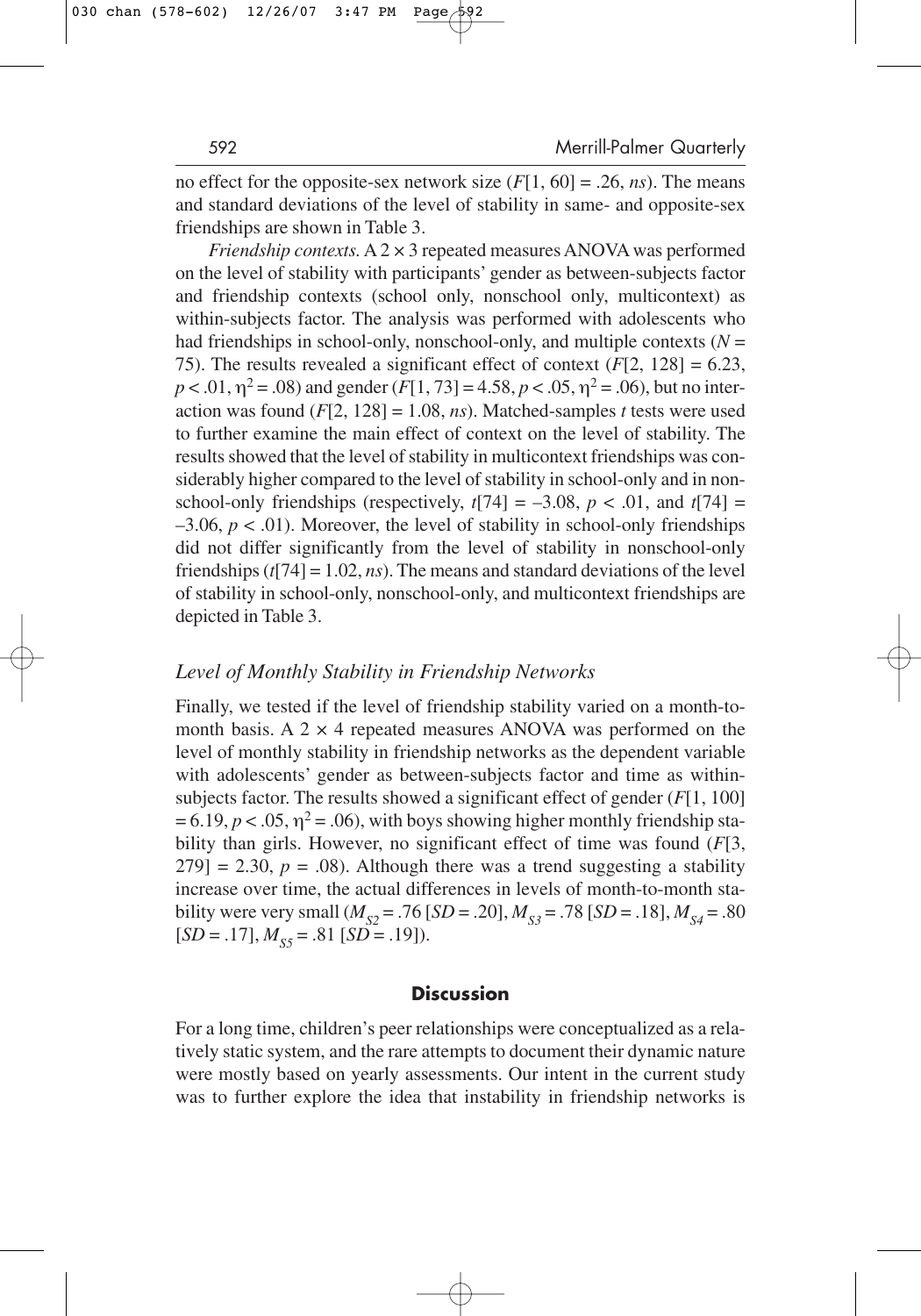common, even within very short periods of time (Cairns, Leung, Buchanan, & Cairns, 1995). Moreover, we hypothesized that friendship instability was not random and would vary according to (a) youths' gender, (b) friendship status, (c) friendship gender composition, and (d) the contexts in which friendships take place. In order to achieve this, we used a monthly telephone interview device that turned out to be effective given the absence of missing data for 102 of the 109 participants.

Prior studies examining friendship stability were mostly based on two waves of measurement. Hence, traditional measures of stability simply summarized the proportion of friendships existing at Time 1 that continued to exist at Time 2 and, by doing so, failed to consider the flux in adolescent networks created by newly emerging relationships. Consequently, the global stability index proposed in this study was developed to calculate the level of friendship stability over five assessment waves. This global index varied on a continuum between 0 (no stability in the network) and 1 (perfect stability in the network). Therefore, by considering both friendship loss and formation in its computation, the global index carried the advantage of capturing the overall quantity of change in a friendship network in comparison with more traditional indexes.

Altogether, the findings suggest that there is a significant level of shortterm instability in adolescents' self-reported friendship networks. Results showed that participants' friendship networks displayed a level of stability of 66% and, conversely, a level of instability of 34%. Thus, even though a large proportion of friendships remained stable, a sizable amount of change (i.e., friendship loss and formation) was found in adolescents' choice of nominated friends. In this regard, the level of friendship instability found in this study appears to confirm earlier findings that dynamic (not static) processes are well present in adolescent networks (Degirmencioglu et al., 1998) and that potentially important fluctuations can be observed in friendship networks when we exploit short-interval measurements (Cairns, Leung, Buchanan, & Cairns, 1995).

Three groups of factors were shown to contribute to friendship stability. First, evidence of gender differences in the level of friendship network stability was mixed. Boys' friendship choices appeared to be more stable than girls, but when the size of friendship networks was controlled for, boys and girls no longer differed in their level of network stability. It should be noted that youths' reports of their network size was found to be negatively associated with the level of stability in their friendship network. This finding corroborates prior research demonstrating that as friendship networks get larger, they usually become less cohesive, which lead to a lower level of stability (Degirmencioglu et al., 1998). This result therefore suggests that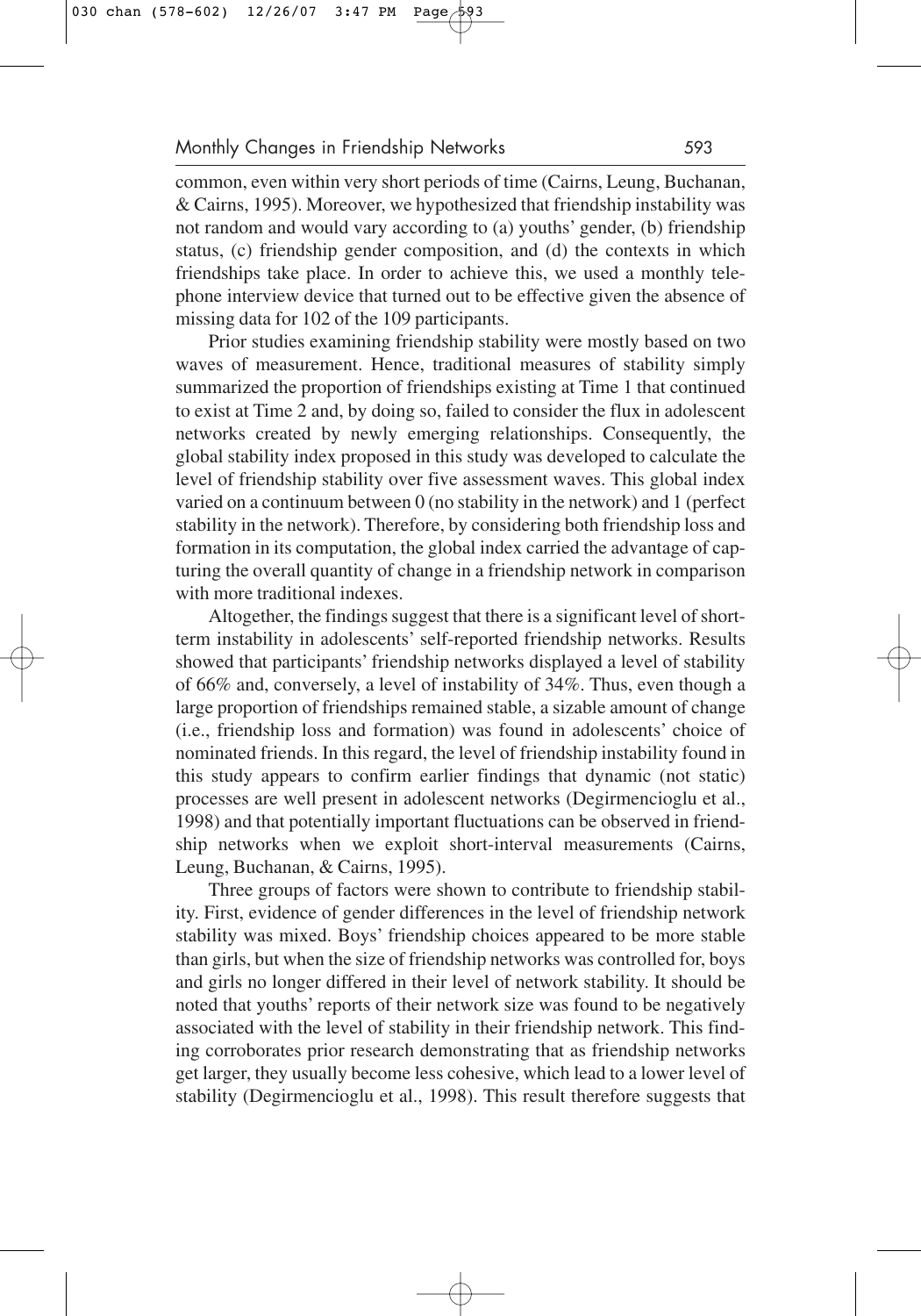girls' perceived larger network might be less cohesive than boys' network, thus making it more difficult for girls to sustain their friendships over time.

Second, features of the relationship itself, such as friendship status, were related to friendship stability. As expected, adolescents' perceived best friendships were found to be more stable than their secondary friendship choices. In other words, over the five-month period, participants were more likely to renominate their best friends in their network (either as best or secondary friend) than their secondary friends (i.e., those who were never nominated as best friends). Claes (2003) reported that the proximal network is composed of a small number of intimate friends with whom the child interacts frequently, feels close to, and shares things. In contrast, the exchange network is composed of a larger number of friends with whom the child interacts episodically, usually during leisure activities or during the weekend (Claes, 2003). Therefore, compared to secondary ones, best friendships are characterized by higher friendship quality (i.e., higher intimacy and sharing), which may in turn contribute to higher levels of stability. In sum, best friends are more likely to be renominated in the network than secondary friends.

Contrary to expectations, same-sex friendship choices were not found to be more stable than opposite-sex friendship choices. However, an examination of the mean levels indicated that the degree of stability in same-sex friendships was slightly higher than the one in opposite-sex friendships, although the difference did not reach the level of significance. Perhaps this is a product of the small sample of participants who had friends from both genders  $(N = 63)$ . On the other hand, girls' reports of their opposite-sex friendships were revealed to be more unstable than boys'. Several reviews have documented that in early adolescence, females show a greater interest in affiliating with members of the opposite sex, and their opposite-sex relationships emerge earlier compared to their male counterparts (Epstein, 1986). Richards and colleagues (1998) have demonstrated that girls spend more time with and thinking about opposite-sex peers, whereas boys spend little time thinking about peers when they are not with them. Consequently, girls' greater social and cognitive attention to the opposite sex may lead them to consider more frequently the standing of their opposite-sex friendships (i.e., whether this boy is still a friend or not). Girls' perception of their opposite-sex relationships might therefore be more likely to be changing because girls devote more time analyzing them.

Third, we found that the environment in which friendships take place influence their level of stability. The hypothesis that multicontext friendship choices would be more stable than single-context friendship choices was supported. No difference was found in the level of stability in school-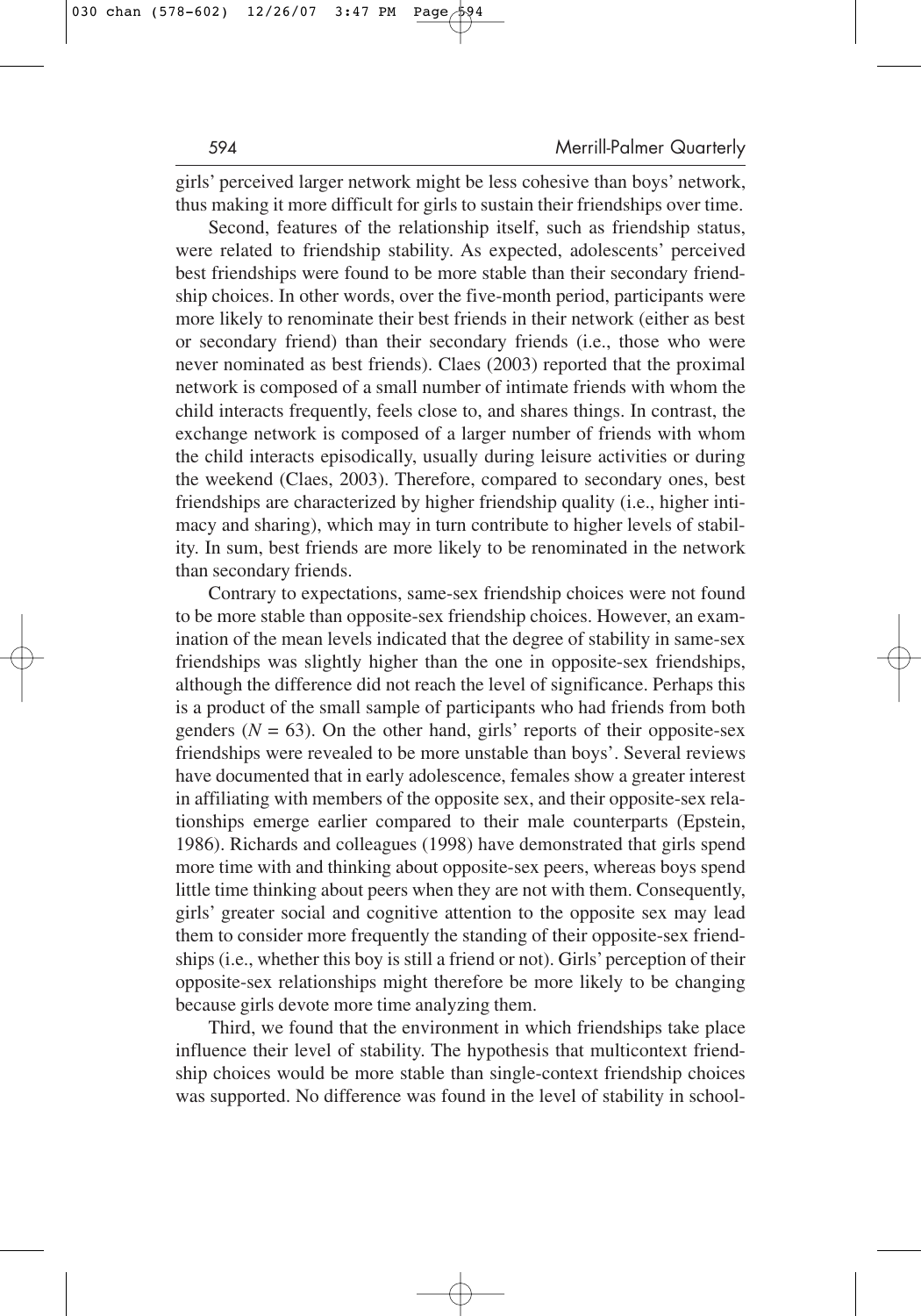only and in nonschool-only friendships, which suggests that school and nonschool contexts may constrain friendship stability to a similar degree. Alternatively, what revealed itself to be crucial was the simultaneous involvement in diverse friendship contexts. Youths' reports of friendships taking place simultaneously in multiple contexts—that is, in school and outside of school—were significantly more stable than those taking place in one single context (school only or nonschool only). This result provides some evidence for the process of physical propinquity in which individuals who recurrently interact with each other are prone to establish close relationships (Cairns, Leung, & Cairns, 1995). Dubois and Hirsch (1990) recognized that extending school-based friendships to nonschool settings could promote friendship intimacy. The inverse is also plausible: Friendships that are already stable in one context may extend to other contexts over time. Thus, convergent with Thomas and Berndt's (2005) study, multicontext relationships can be seen as either a cause or a consequence of frequent interaction and closeness. Accordingly, although the direction of causality cannot be ascertained, results clearly indicate that friendship contexts are linked to the level of stability. Overall, the present study highlights the importance of considering concurrently school and nonschool ecologies in adolescents' friendship relations because each context may bring its unique experience for the youths.

A typical way of examining friendship network stability in the literature has been to assess the degree to which the number of friendships or the size of the friendship network changed over time (Hardy et al., 2002). Such analysis of friendship stability may lead to erroneous conclusions that adolescent networks are quite stable. In this study, we examined friendship stability by considering changes in friends' actual identity. By doing so, we observed that there was considerable instability in participants' friendship nominations despite relative stability in the size of their network.

Did the level of friendship stability fluctuate from one month to another? The global stability index did not permit us to answer that question because its computation captured the overall level of stability over a five-month period. Thus, monthly stability indexes were calculated. The results indicated that the level of monthly friendship stability did not increase significantly over the five-month period. However, an examination of the means suggests that the level of monthly friendship stability consistently increased over time, from one month to another, although the differences were very small. It should be noted that assessments started in February, nearly six months into the school year. It seems likely that assessments beginning from September to June would have revealed sharper increases in stability over time. Consequently, more research is needed in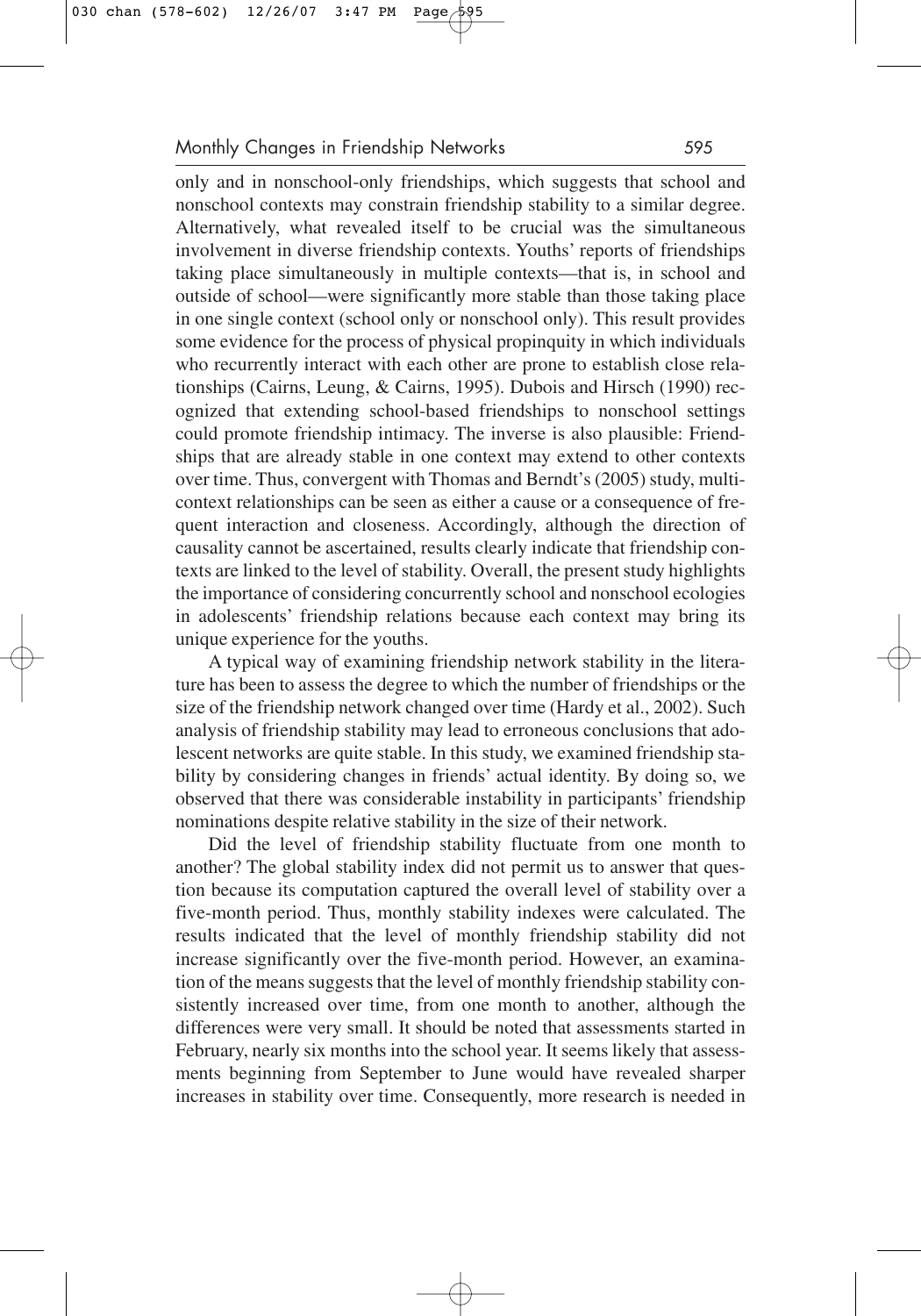order to determine whether increasing time spent in the company of friends fosters friendship stability.

In sum, we observed that three general types of factors were associated with the level of friendship stability in early adolescence: (a) personal characteristics (adolescents' gender), (b) relationship features (friendship status, friendship gender composition), and (c) environmental factors (friendship contexts). Certainly, other factors not assessed in the present study could be involved in influencing friendship stability in early adolescence. As noted, early adolescence represents a significant period for psychosocial development because numerous changes occur at the biological, cognitive, and social levels (Berndt, 1982). For instance, individual variability in pubertal development may influence friendship network stability. Several reviews report that early-maturing girls are exposed to social contexts that differ greatly from their same-age peers such that they tend to associate with older peers (Archibald, Graber, & Brooks-Gunn, 2003; Ge et al., 2003). Their high levels of deviance may thus be associated with friendship instability.

Accordingly, the wide range of factors potentially influencing friendship stability presumes that individual differences exist in the level of stability observed in the composition of adolescent friendship networks. This assumption implies that youths vary from one another in their level of friendship stability, that is, some people should have a perfectly stable network, others should have a very unstable network, and still others should display a level of stability in-between.

Yet a central question remains: Is stability in friendship networks a good or a bad thing with respect to adolescent psychosocial adjustment? It would seem reasonable to speculate that individual differences in the level of friendship network stability may, in the long run, contribute uniquely to the quality of a child's psychosocial adjustment. The theoretical basis for this view is drawn in large part from Coyne's (1976) interactional model of depression. This model illustrates that individuals with relationship difficulties may experience an increase in depressive feelings, and their depressive state may in turn maintain or exacerbate their relationship problems. Thus, it seems plausible to expect that relationship difficulties, such as difficulties maintaining enduring friendships, may be associated with adolescents' depressive feelings, especially since other dimensions of friendship relations have been shown to influence adolescents' depressive symptoms such as friendlessness (Bagwell et al., 1998), peer rejection (Kiesner, 2002), and affiliation with deviant peers (Brendgen, Vitaro, & Bukowski, 2000).

Importantly, it may be valuable to examine the relation between friendship instability and depressive symptoms over short monthly intervals. Such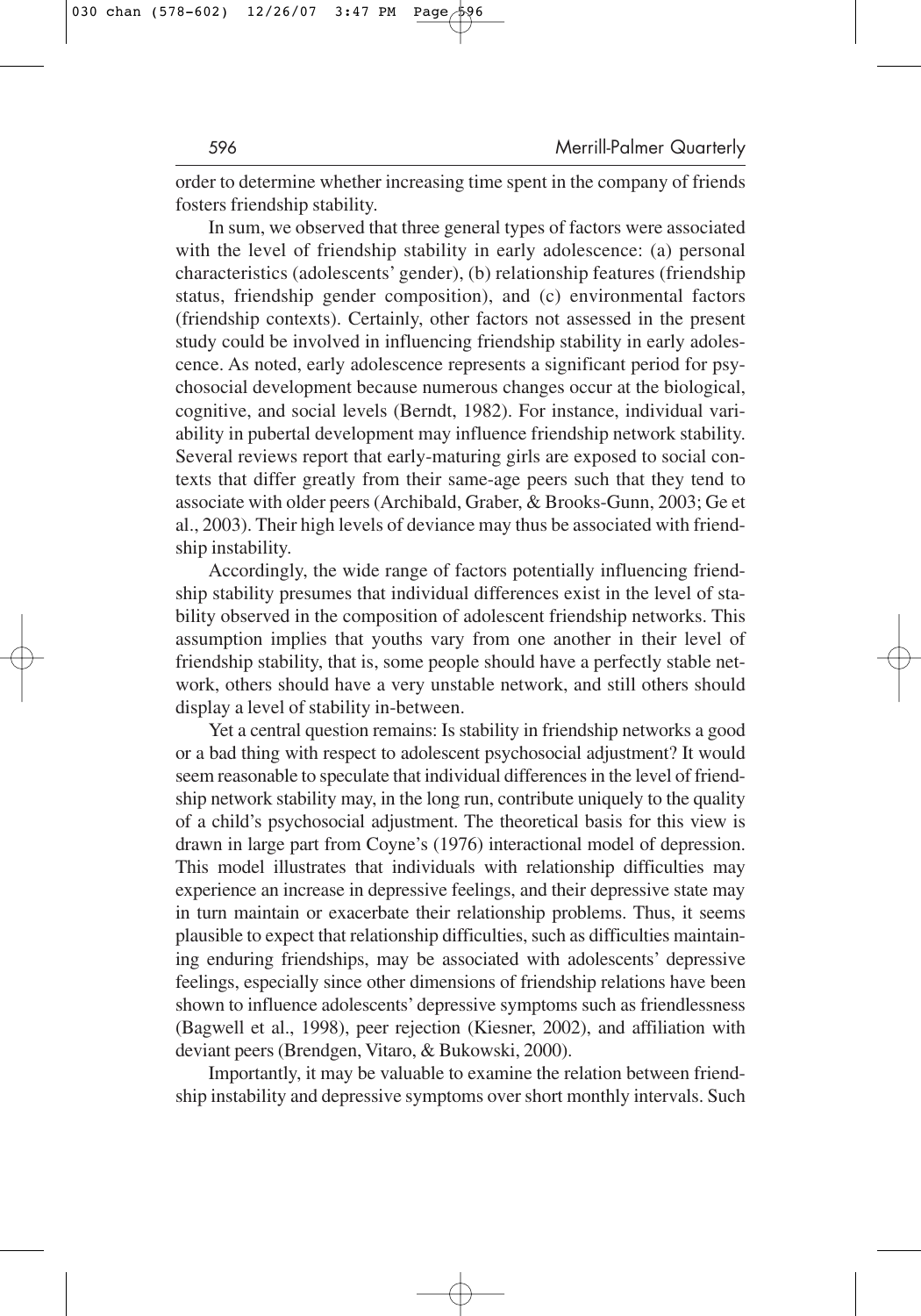monthly analysis would allow us to explore the directionality of this relation as theorized by Coyne (1976), thus providing a more informative picture of the concurrent link between these variables as they unfold over time. It can be presumed that stable friendships may be positive for adjustment because they provide social support, particularly during periods of stress and transition (Berndt, 1989; Ladd, 1990). It can also be the case that friendship stability is harmful for adjustment when it reflects a rigid environment in which people fail to change relationships as their needs and interests change (Cairns, Leung, & Cairns, 1995). Moreover, stability in perceived friendships may represent a more critical variable in adolescents' psychosocial adjustment. Indeed, research has documented that individuals' perceptions of support reduce stress, even when individuals do not actually receive any type of support from their friends. Perceptions of supportive friendships are sufficient to increase people's confidence that they have the resources needed to cope with a stressor (Cohen & Wills, 1985). In brief, the relation between individual variations in perceived friendship stability and psycho social adjustment should receive further empirical attention, and this question is currently the object of another study under way.

Finally, we learned that girls' perceived friendship networks were larger than boys'. This result seemingly contradicts the conventional view that girls prefer to interact in smaller and more exclusive groups of peers than boys prefer (Benenson, 1990; Berndt, 1982). However, it is possible that girls have a large number of friends who do not belong to the same group of peers, whereas boys have a smaller number of friends who are all linked to the same group. In this regard, a study performed by Benenson's (1990) observed that males' peer relations tend to form a cohesive group, whereas females' peer relations tend to form small and diverse groups that are less connected to one another. In sum, gender differences in stability appear to be entirely accounted for by the tendency of girls to name larger networks.

Limitations of the current study include the use of nonreciprocal nominations to measure friendship networks. When participants provide information on the characteristics of their own network, there is a possibility that they present a self-enhancing picture of their relationships (Cairns, Leung, & Cairns, 1995). Finally, it should be noted that reports of oppositesex friendships could have been confounded with romantic relationships, which were not directly assessed in this study. It is known that romantic bonds in early adolescence are especially short-lived, so friendship stability may have been affected.

The study of stability and change in friendship networks constitutes a huge theoretical and methodological challenge. Theoretical contributions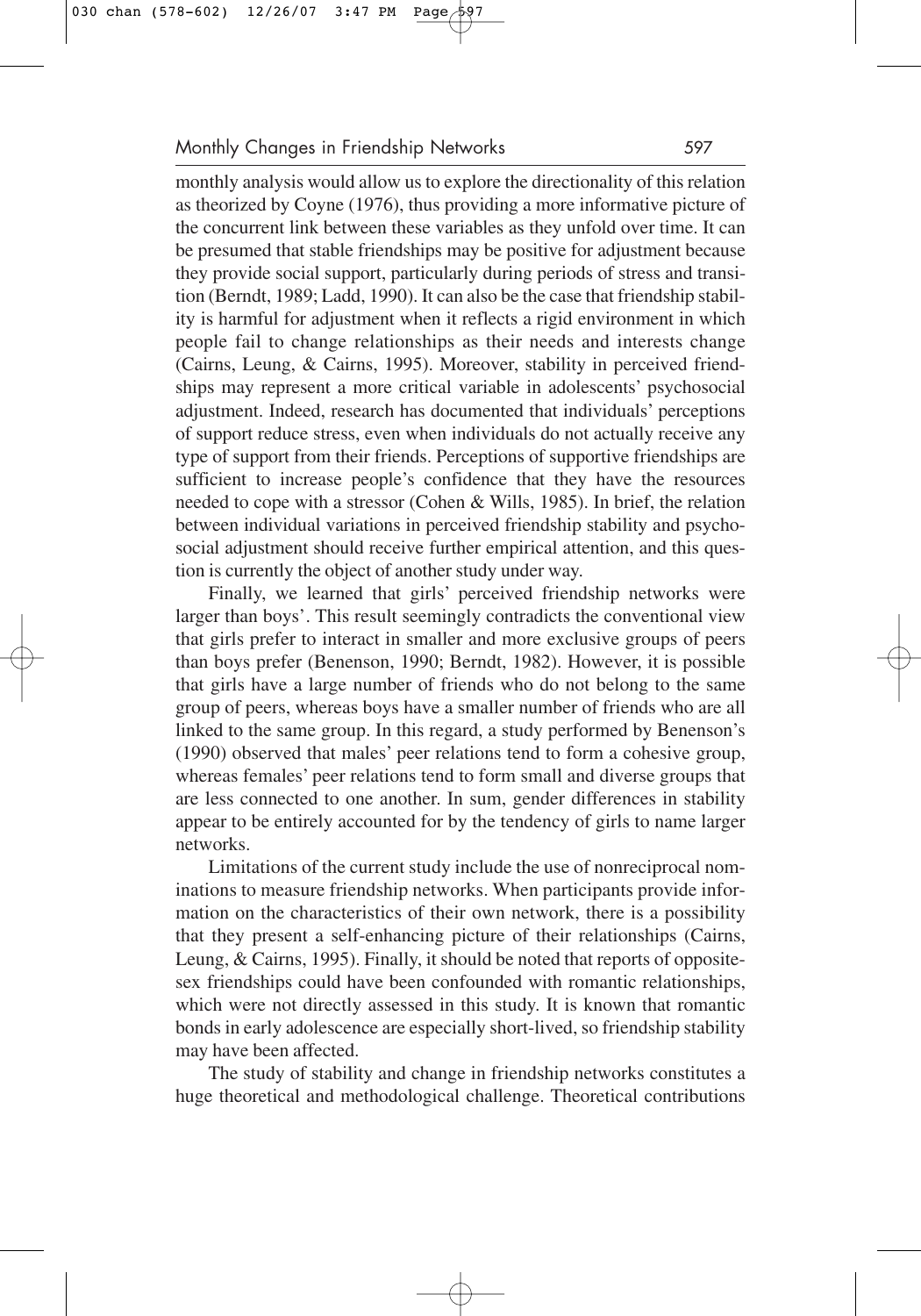of the present study include the description of monthly changes in the composition of adolescent perceived friendship network as well as the description of the level of stability in different types of friendships. The originality of the present study stems from the fact that very few investigations have examined change in friendship networks using multiple assessments within a school year and through very short spacing of measurement. The current investigation has illustrated that telephone interviews are an effective method for collecting longitudinal data across several time points, especially given the small attrition rate attained. Importantly, the method used to code and calculate the level of stability constitutes an innovative contribution to friendship stability research. Future research could expand on these findings by clarifying the psychometric features of the phone interview approach. New studies should also consider other aspects of friendship stability, such as the frequency of interaction leading to formation of a friendship bond or the growth of a friendship based on its quality. Lastly, monthly assessments represent an arbitrary choice of interval measurements. It would be interesting to capture adolescents' dynamic networks across weekly or even daily intervals, applying methods such as the experience sampling method (Csikszentmihalyi & Larson, 1987), and to explore patterns of short-term change earlier in the school year. The approach of studying change using short-interval assessments is likely to contribute greatly to an understanding of the short-term interactional processes by which children's and adolescents' friendship networks evolve over time and affect their development.

#### **References**

- Archibald, A. B., Graber, J. A., & Brooks-Gunn, J. (2003). Pubertal processes and physiological growth in adolescence. In G. R. Adams & M. D. Berzonsky (Eds.), *Blackwell handbook of adolescence* (pp. 24–47). Malden, MA: Blackwell.
- Bagwell, C. L., Newcomb, A. F., & Bukowski, W. M. (1998). Preadolescent friendship and peer rejection as predictors of adult adjustment. *Child Development, 69,* 140–153.
- Benenson, J. F. (1990). Gender differences in social networks. *Journal of Early Adolescence, 10,* 472–495.
- Benenson, J. F., & Christakos, A. (2003). The greater fragility of females' versus males' closest same-sex friendships. *Child Development, 74,* 1123–1129.
- Berndt, T. J. (1979). Developmental changes in conformity to peers and parents. *Developmental Psychology, 15,* 608–616.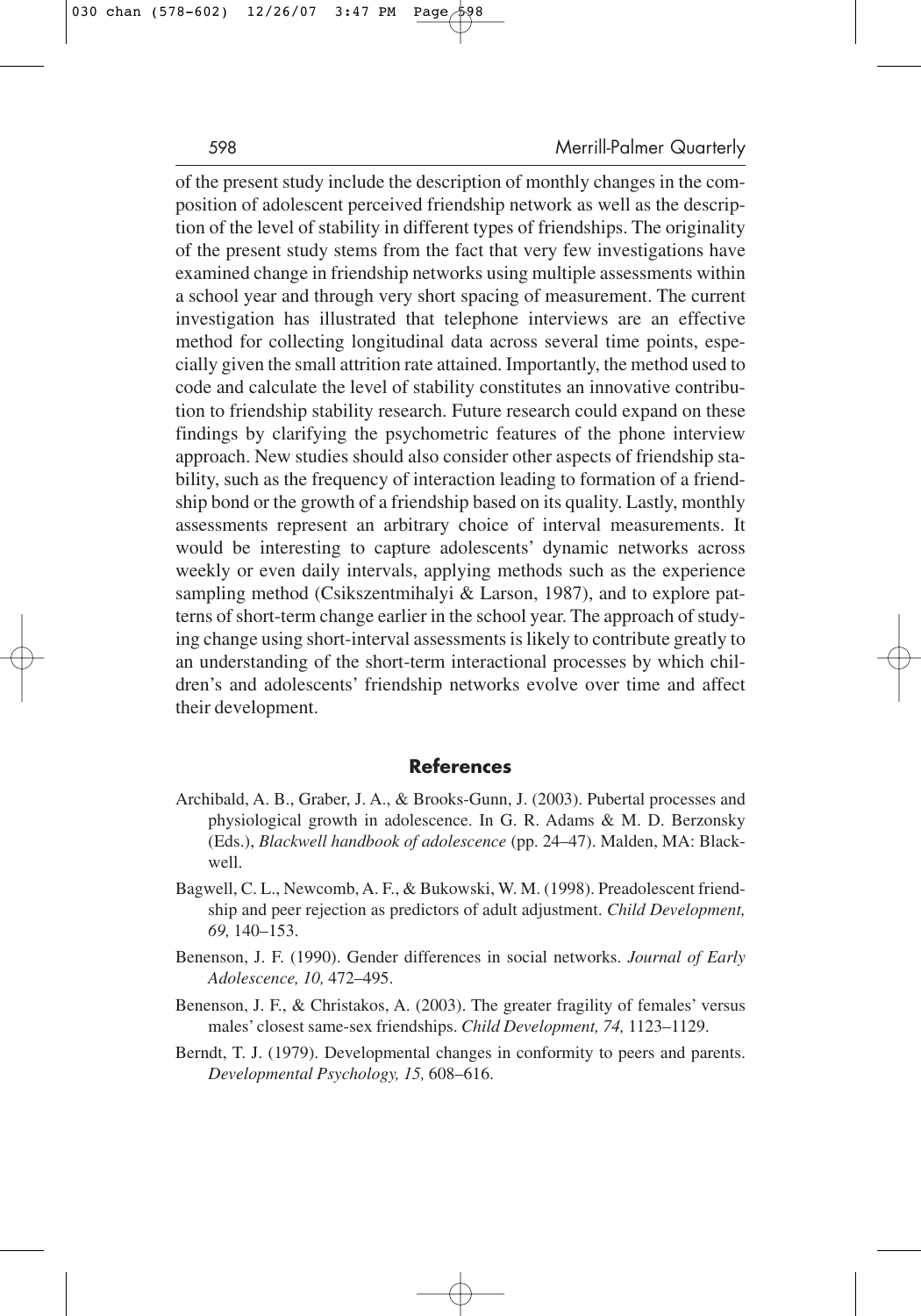- Berndt, T. J. (1982). The features and effects of friendship in early adolescence. *Child Development, 53,* 1447–1460.
- Berndt, T. J. (1989). Obtaining support from friends during childhood and adolescence. In D. Belle (Ed.), *Children's social networks and social supports* (pp. 308–331). New York: Wiley.
- Berndt, T. J. (1999). Friends' influence on students' adjustment to school. *Educational Psychologist, 34,* 15–28.
- Berndt, T. J., Hawkins, J. A., & Hoyle, S. G. (1986). Changes in friendship during a school year: Effects on children's and adolescents' impressions of friendships and sharing with friends. *Child Development, 57,* 1284–1297.
- Berndt, T. J., & Hoyle, S. G. (1985). Stability and change in childhood and adolescent friendships. *Developmental Psychology, 21,* 1007–1015.
- Bowker, A. (2004). Predicting friendship stability during early adolescence. *Journal of Early Adolescence, 24,* 85–112.
- Brendgen, M., Markiewicz, D., Doyle, A. B., & Bukowski, W. M. (2001). The relations between friendship quality, ranked-friendship preference, and adolescents' behavior with their friends. *Merrill-Palmer Quarterly, 47,* 395–415.
- Brendgen, M., Vitaro, F., & Bukowski, W. (2000). Deviant friends and early adolescents' emotional and behavioral adjustment. *Journal of Research on Adolescence, 10,* 173–189.
- Cairns, R. B., Leung, M-C., Buchanan, L., & Cairns, B. D. (1995). Friendships and social networks in childhood and adolescence: Fluidity, reliability, and interrelations. *Child Development, 66,* 1330–1345.
- Cairns, R. B., Leung, M-C., & Cairns, B. D. (1995). Social networks over time and space in adolescence. In L. J. Crockett & A. C. Crouter (Eds.), *Pathways through adolescence: Individual development in relation to social contexts: The Penn State series on child and adolescent development* (pp. 35–56). Hillsdale, NJ: Erlbaum.
- Claes, M. (2003). *L'univers social des adolescents.* Montréal: Les Presses de l'Université de Montréal.
- Cohen, S., & Wills, T. A. (1985). Stress, social support, and the buffering hypothesis. *Psychological Bulletin, 98,* 310–357.
- Connolly, J., Furman, W., & Konarski, R. (2000). The role of peers in the emergence of heterosexual romantic relationships in adolescence. *Child Development, 71,* 1395–1408.
- Coyne, J. C. (1976). Depression and the response of others. *Journal of Abnormal Psychology, 85,* 186–193.
- Csikszentmihalyi, M., & Larson, R. (1987). Validity and reliability of the experience sampling method. *Journal of Nervous and Mental Disease, 175,* 526–536.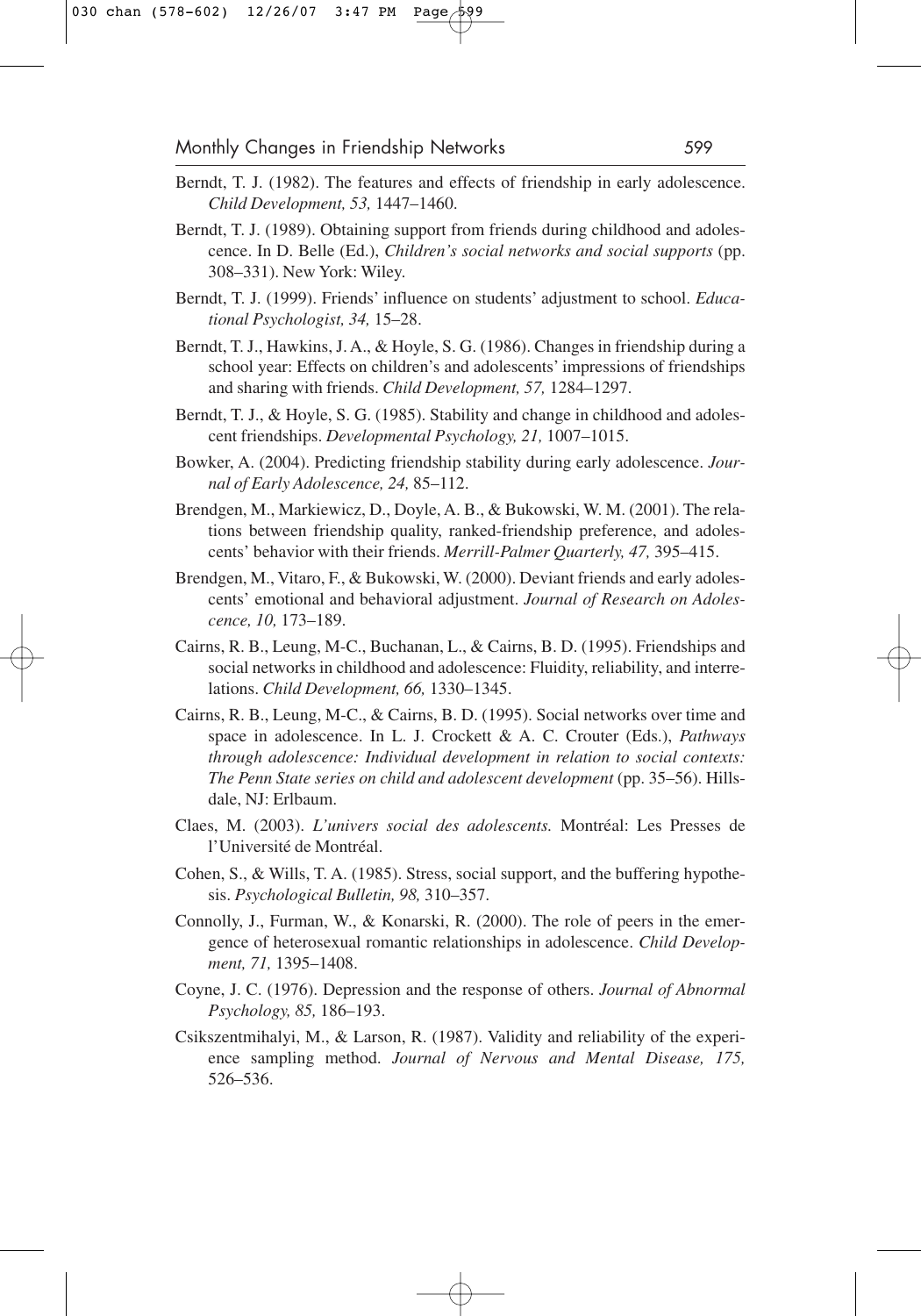- Degirmencioglu, S. M., Urberg, K. A., Tolson, J. M., & Richard, P. (1998). Adolescent friendship networks: Continuity and change over the school year. *Merrill-Palmer Quarterly, 44,* 313–337.
- Dishion, T. J., Andrews, D. W., & Crosby, L. (1995). Antisocial boys and their friends in early adolescence: Relationship characteristics, quality, and interactional process. *Child Development, 66,* 139–151.
- Dishion, T. J., & Medici Skaggs, N. (2000). An ecological analysis of monthly "bursts" in early adolescent substance use. *Applied Developmental Science, 4,* 89–97.
- DuBois, D. L., & Hirsch, B. J. (1990). School and neighborhood friendship patterns of blacks and whites in early adolescence. *Child Development, 61,* 524–536.
- Eccles, J. S., Lord, S., Buchanan, C. M. (1996). School transitions in early adolescence: What are we doing to our young people? In J. A. Graber & J. Brooks-Gunn (Eds.), *Interpersonal domains and context* (pp. 251–284). Hillsdale, NJ: Erlbaum.
- Eder, D., & Hallinan, M. T. (1978). Sex differences in children's friendships. *American Sociological Reviews, 43,* 237–250.
- Epstein, J. L. (1986). Friendship selection: Developmental and environmental influences. In E. C. Mueller & C. R. Cooper (Eds.), *Process and outcome in peer relationships* (pp. 129–160). Orlando, FL: Academic Press.
- Feiring, C. (1999). Other-sex friendship networks and the development of romantic relationships in adolescence. *Journal of Youth and Adolescence, 28,* 495–512.
- Furman, W. (1996). The measurement of friendship perceptions: Conceptual and methodological issues. In W. M. Bukowski, A. F. Newcomb, & W. W. Hartup (Eds.), *The company they keep: Friendships in childhood and adolescence* (pp. 41–65). Cambridge: Cambridge University Press.
- Ge, X., Kim, I. J., Brody, G. H., Conger, R. D., Simons, R. L., Gibbons, F. X., et al. (2003). It's about timing and change: Pubertal transition effects on symptoms of major depression among African American youths. *Developmental Psychology, 39,* 430–439.
- Hardy, C. L., Bukowski, W. M., & Sippola, L. K. (2002). Stability and change in peer relationships during the transition to middle level school. *Journal of Early Adolescence, 22,* 117–142.
- Hartup, W. W. (1996). The company they keep: Friendships and their developmental significance. *Child Development, 67,* 1–13.
- Kiesner, J., Cadinu, M., Poulin, F., & Bucci, M. (2002). Group identification in early adolescence: Its relation with peer adjustment and its moderator effect on peer influence. *Child Development, 73,* 196–208.
- Kiesner, J. (2002). Depressive symptoms in early adolescence: Their relations with classroom problem behavior and peer status. *Journal of Research on Adolescence, 12,* 463–478.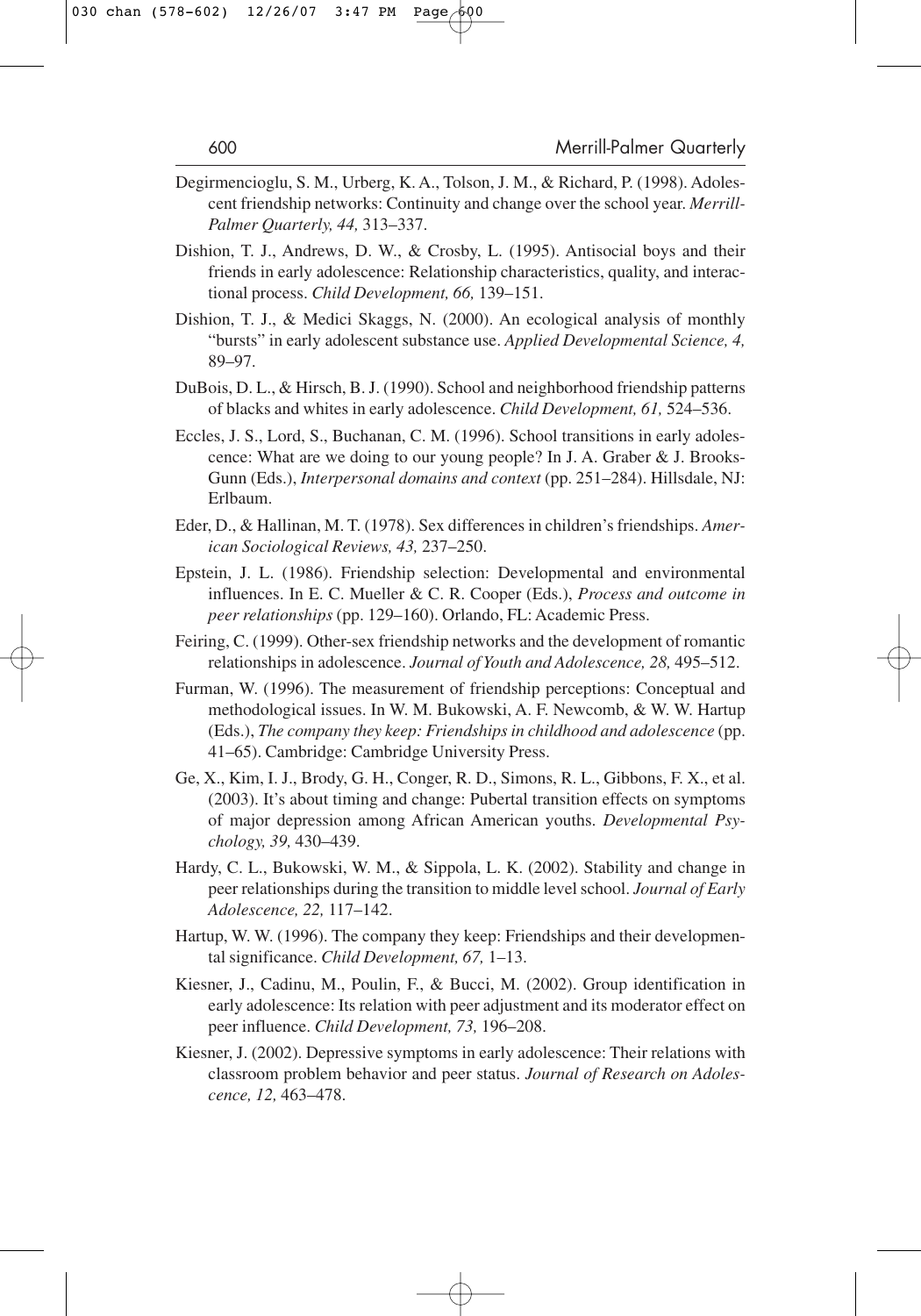- Kiesner, J., Poulin, F., & Nicotra, E. (2003). Peer relations across contexts: Individual-network homophily and network inclusion in and after school. *Child Development, 74,* 1–16.
- Kovacs, M. (1985). The Children's Depression Inventory (CDI). *Psychopharmacology Bulletin, 21,* 995–998.
- Ladd, G. W. (1990). Having friends, keeping friends, making friends, and being liked by peers in the classroom: Predictors of children's early school adjustment? *Child Development, 61,* 1081–1100.
- Ladd, G. W., Kochenderfer, B. J., & Coleman, C. C. (1996). Friendship quality as a predictor of young children's early school adjustment. *Child Development, 67,* 1103–1118.
- Larson, R. W., & Verma S. (1999). How children and adolescents spend time across the world: Work, play, and developmental opportunities. *Psychological Bulletin, 125,* 701–736.
- Mahoney, J. L. (2000). School extracurricular activity participation as a moderator in the development of antisocial patterns. *Child Development, 71,* 502–516.
- Minnis, A. M., & Padian, N. S. (2001). Reliability of adolescents' self-reported sexual behavior: A comparison of two diary methodologies. *Journal of Adolescent Health, 28,* 394–403.
- Parker, J. G., & Asher, S. R. (1993). Friendship and friendship quality in middle childhood: Links with peer group acceptance and feelings of loneliness and social dissatisfaction. *Developmental Psychology, 29,* 611–621.
- Paulsen, A. S., Crowe, R. R., Noyes, R., & Pfohl, B. (1988). Reliability of the telephone interview in diagnosing anxiety disorders. *Archives of General Psychiatry, 45,* 62–63.
- Richards, M. H., Crowe, P. A., Larson, R., & Swarr, A. (1998). Developmental patterns and gender differences in the experience of peer companionship during adolescence. *Child Development, 69,* 154–163.
- Rubin, K. H., Bukowski, W., & Parker J. G. (1998). Peer interactions, relationships, and groups. In W. Damon (Series Ed.) & N. Eisenberg (Vol. Ed.), *Handbook of child psychology: Vol. 3. Social, emotional, and personality development* (5th ed., pp. 619–700). New York: Wiley.
- Rubin, K. H., Wojslawowicz, J. C., Rose-Krasnor, L., Booth-Laforce, C., & Burgess, K. B. (2006). The best friendships of shy/withdrawn children: Prevalence, stability, and relationship quality. *Journal of Abnormal Child Psychology, 34,* 143–157.
- Schneider, B. H., Wiener, J., & Murphy, K. (1994). Children's friendships: The giant step beyond peer acceptance. *Journal of Social and Personal Relationships, 11,* 323–340.
- Sullivan, H. S. (1953). *The interpersonal theory of psychiatry.* New York: Norton.